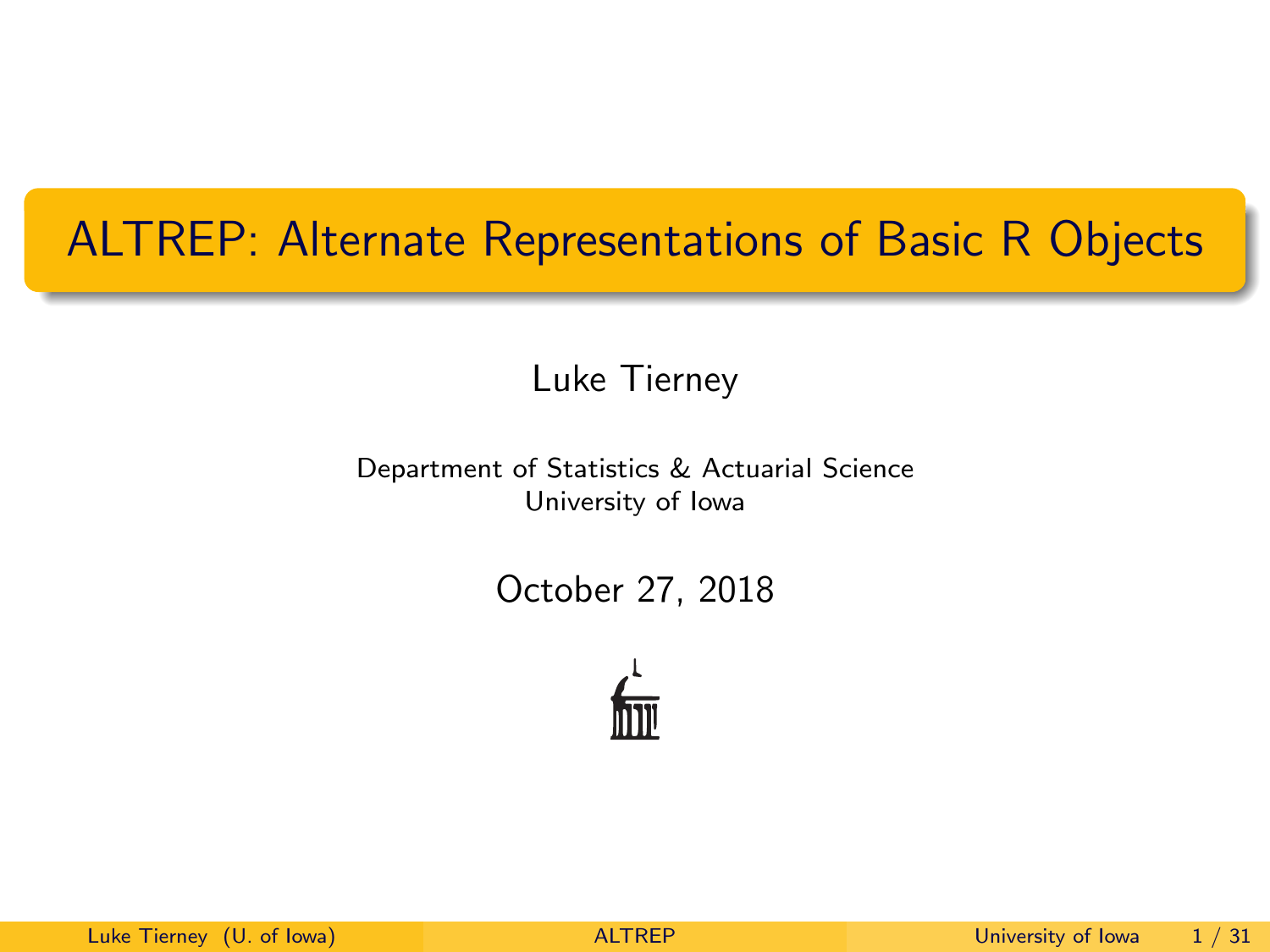

- R is widely used in the field of statistics and beyond, especially in university environments.
- R was originally developed by Robert Gentleman and Ross Ihaka in the early 1990's for a Macintosh computer lab at U. of Auckland, NZ.
- Since 1997 R has been developed and maintained by the R-core group, with 20 member located in 9 different countries.
- The S language, on which R is based, was originally developed at Bell Labs to support flexible data analysis.
- As S evolved, it was developed into a full language that also supports development of software for new methodology.
- R has become the primary framework for developing and making available new statistical methodology.
- Many (now over 13,000) extension packages are available through CRAN; more from Bioconductor and other repositories.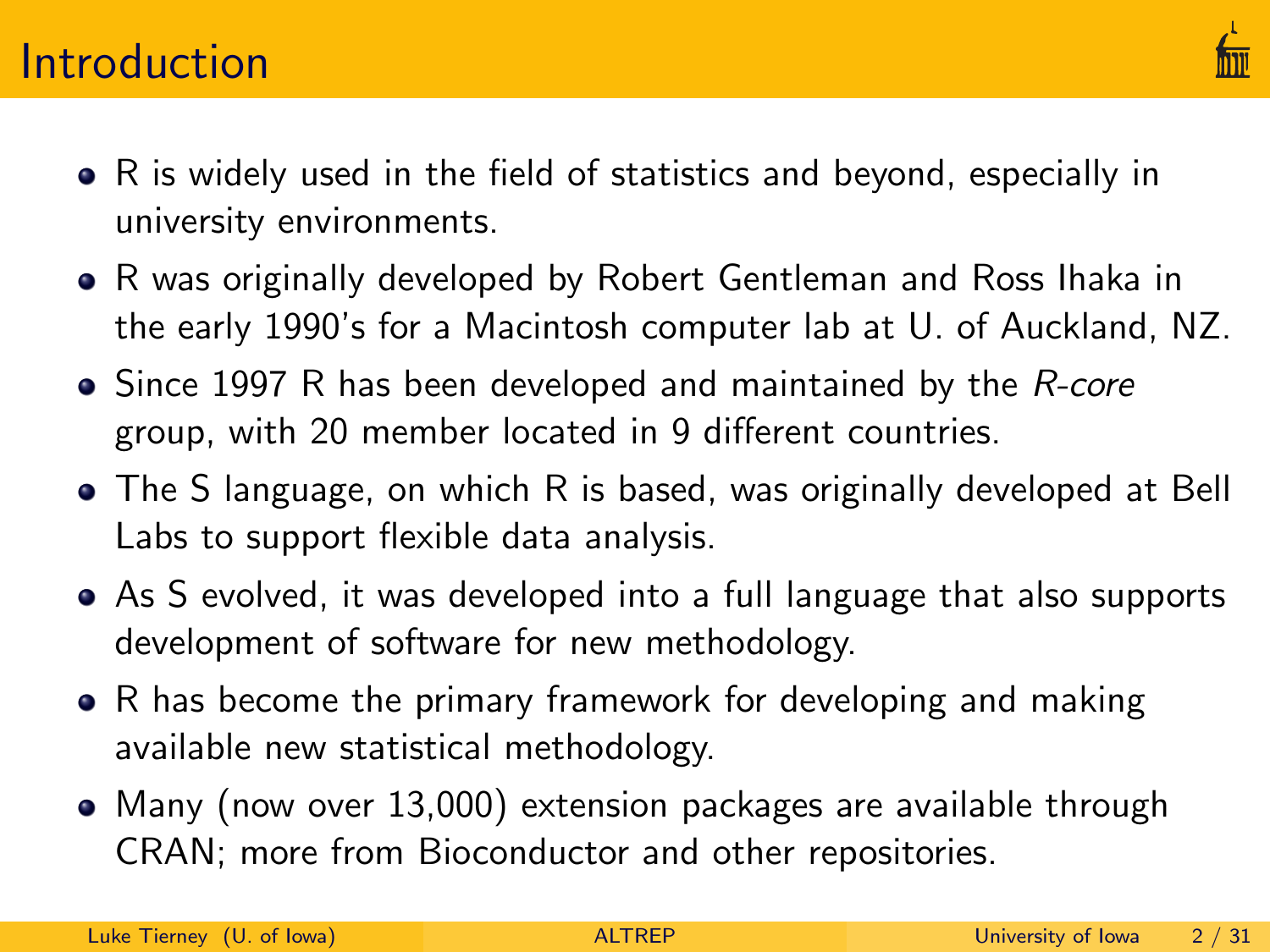

- Since joining R-core in 1998 I have worked mostly on computational infrastructure, such as
	- memory management
	- name space management
	- **•** error handling framework
	- **•** compilation
	- parallel computing support
- Much of this is enabling technology not used directly by typical users or only by package authors.
- The topic of this talk is of a similar nature.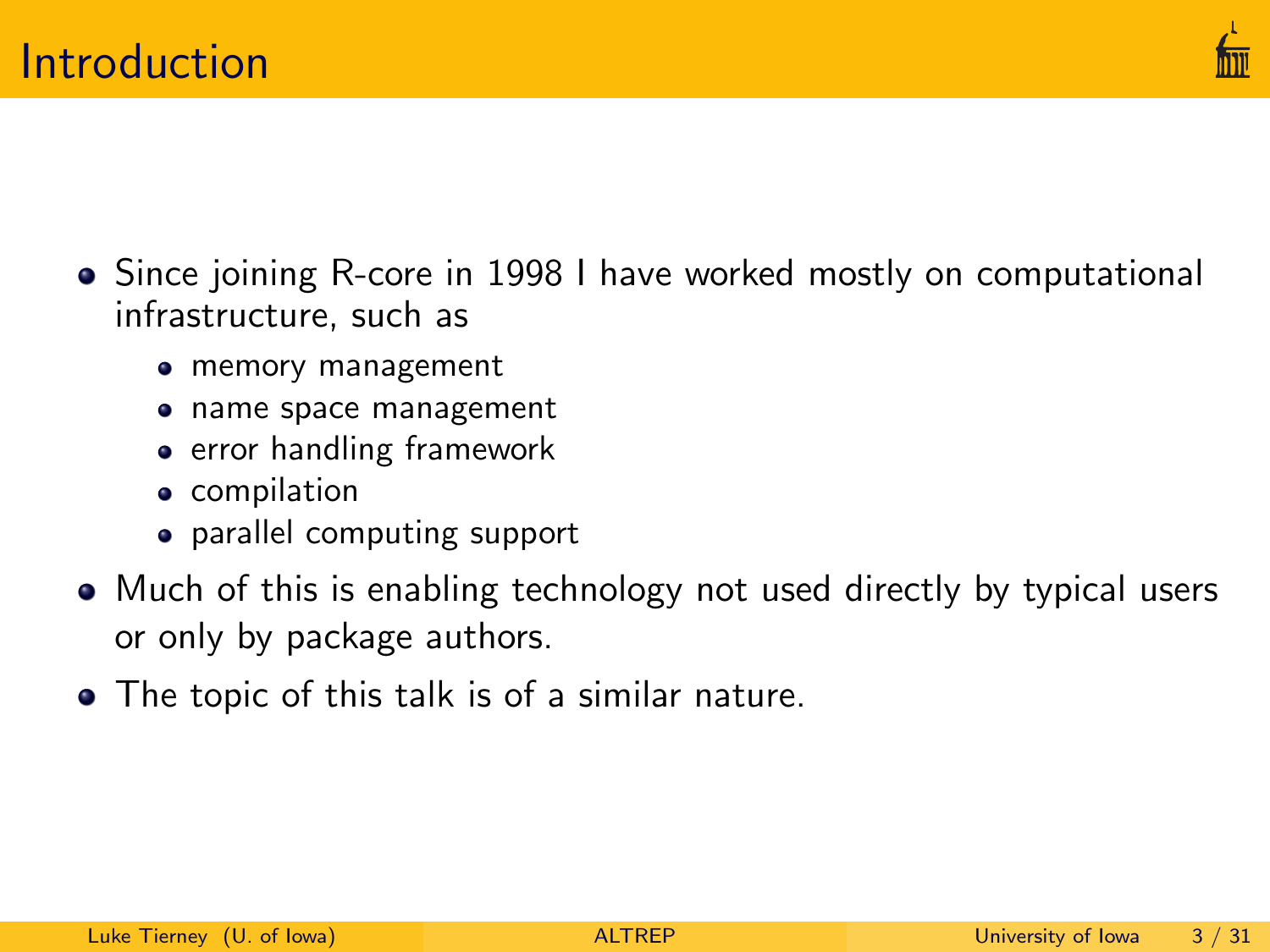

- This is joint work with Gabe Becker and Tomas Kalibera.
- The C level R implementation works with a fixed set of data types, e.g. INTSXP, REALSXP, ENVSXP.
- These have a particular memory layout, but are accessed only through a function/macro abstraction.
- For vector data the accessors are
	- LENGTH for the number of elements:
	- DATAPTR (usually via INTEGER, REAL, etc.) for a pointer to a contiguous region in memory.
- The memory is typically allocated by malloc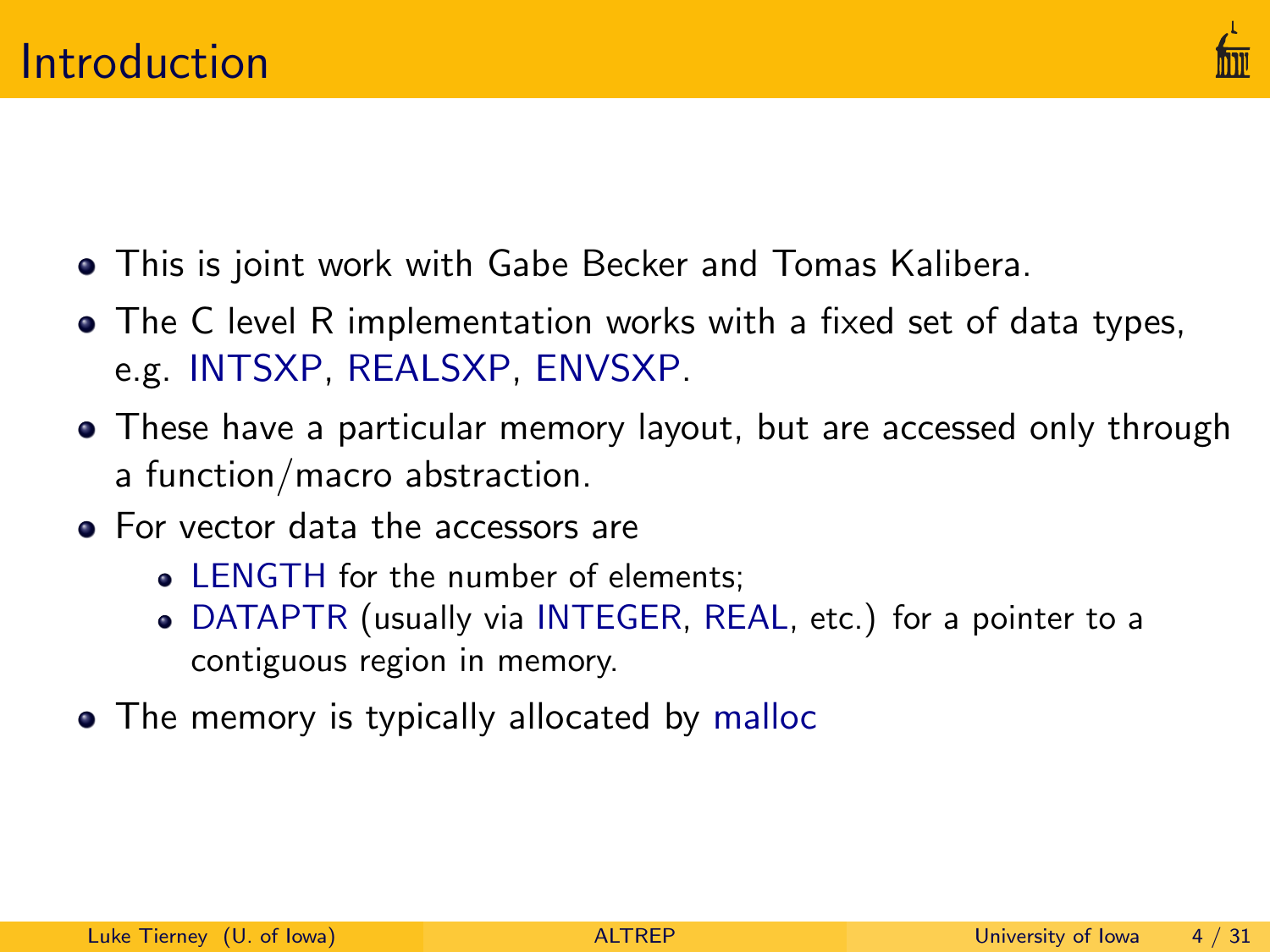### **Introduction**

- ALTREP allows for alternate representations of these data types.
- Some examples of things we want to enable:
	- a allow vector data to be
		- in a memory-mapped file;
		- distributed, e.g. within Apache Spark or Hadoop;
		- shared with other applications, e.g. with Apache Arrow;
	- allow compact representation of arithmetic sequences;
	- allow adding meta-data to objects;
	- allow computations/allocations to be deferred;
	- support alternative representations of environments.
- To existing C code ALTREP objects look like ordinary R objects.
- Updated C code may be able to take advantage of special features.
- Current state is available in the ALTREP SVN branch.
- More details are available in [ALTREP.html](https://svn.r-project.org/R/branches/ALTREP/ALTREP.html) at the branch root.
- Initial ALTREP support is available as of R 3.5.0.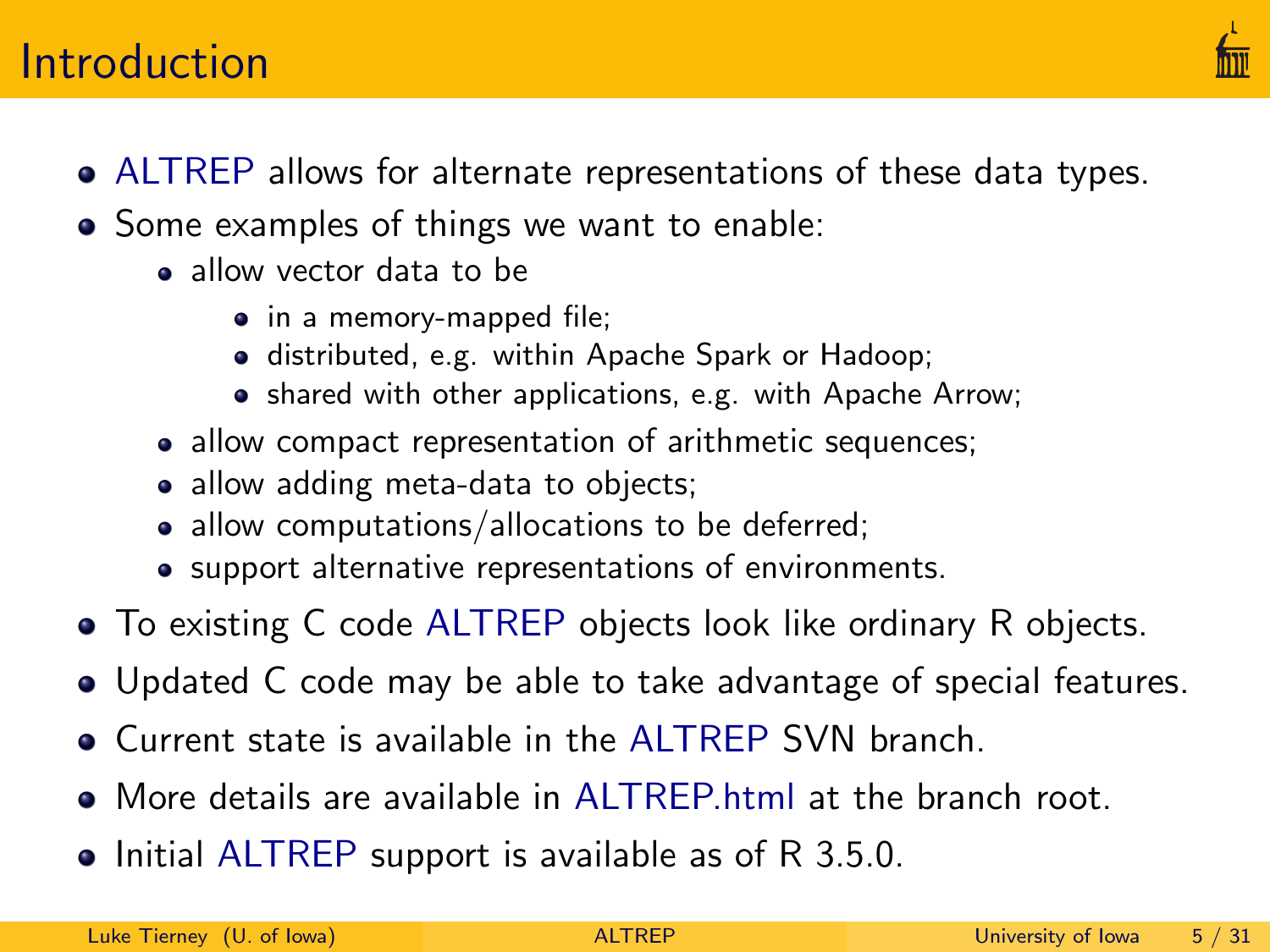- Vectors created by n1:n2, seq\_along or seq\_len can be represented compactly.
- In 3.4.x with JIT disabled: system.time(for (i in 1:1e9) break) ## user system elapsed ## 0.258 1.141 1.400
- $\bullet$  In R 3.5.0 with ALTREP. system.time(for (i in 1:1e9) break) ## user system elapsed ## 0 0.004 0.000 0.003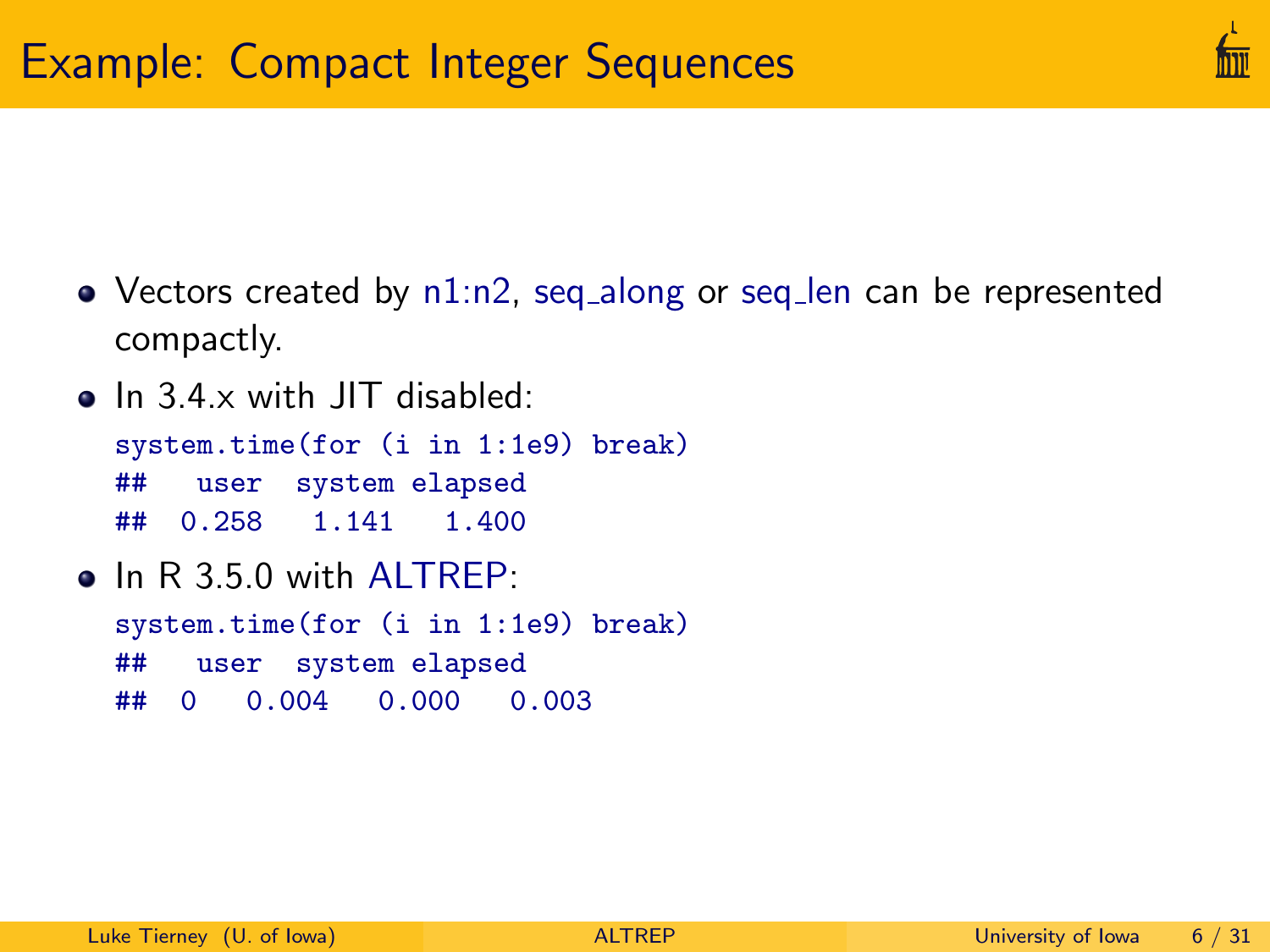

#### $\bullet$  In R 3.4. $\times$  creating a larger sequence may fail:

```
x < -1.1e10
```
## Error: cannot allocate vector of size 74.5 Gb

• In R 3.5.0 with ALTREP this succeeds:

```
x < -1:1e10length(x)## [1] 1e+10
```
• Some operations may still fail:

```
y \leftarrow x + 1L
## Error: cannot allocate vector of size 74.5 Gb
```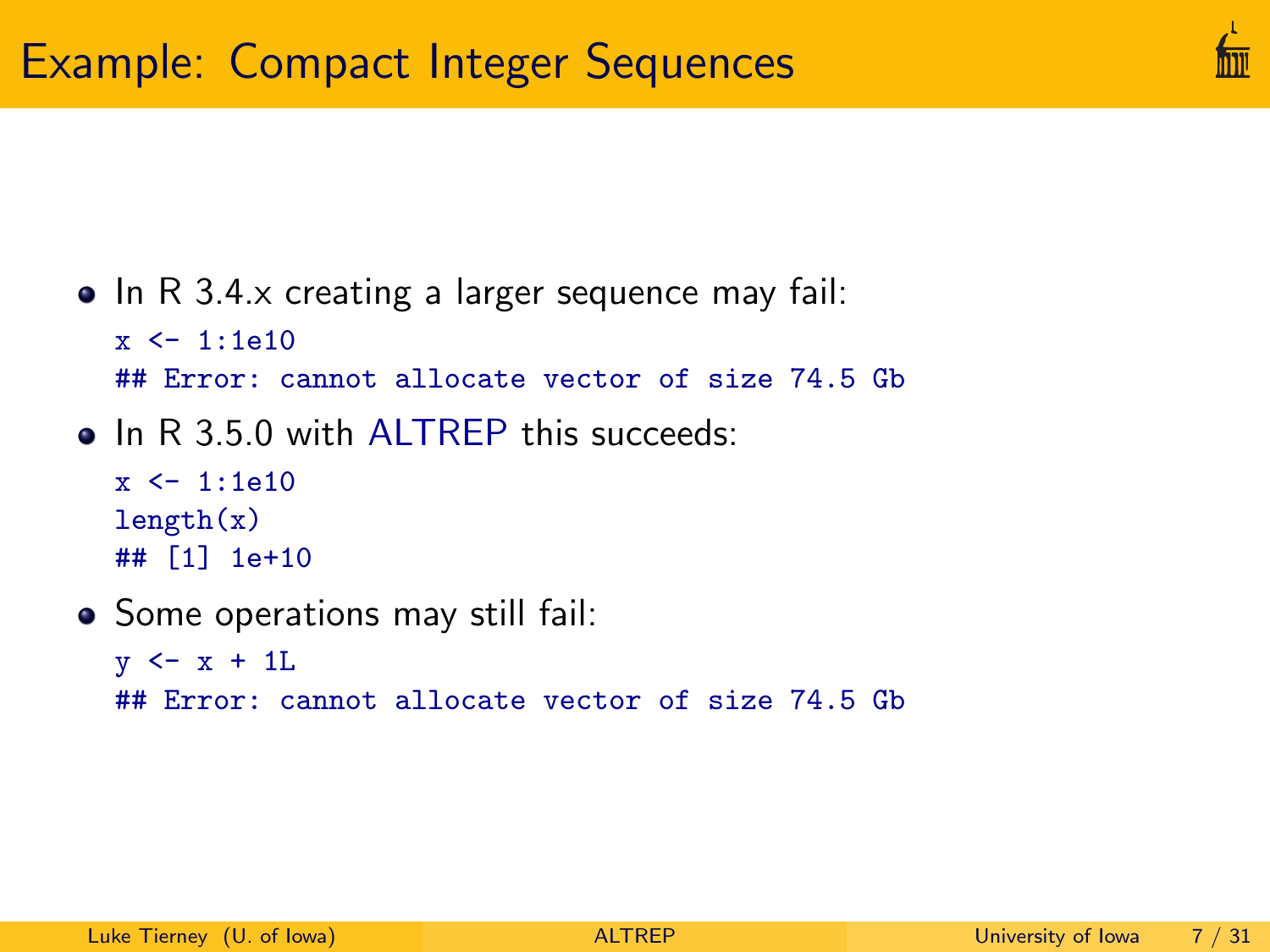- Converting integers or reals to strings is expensive.
- In Im and glm default row labels on design matrices are created but rarely used.
- In R 3.5.0 the internal coerce function returns a *deferred string* conversion ALTREP object.
- This class has a subset method that returns another deferred conversion object.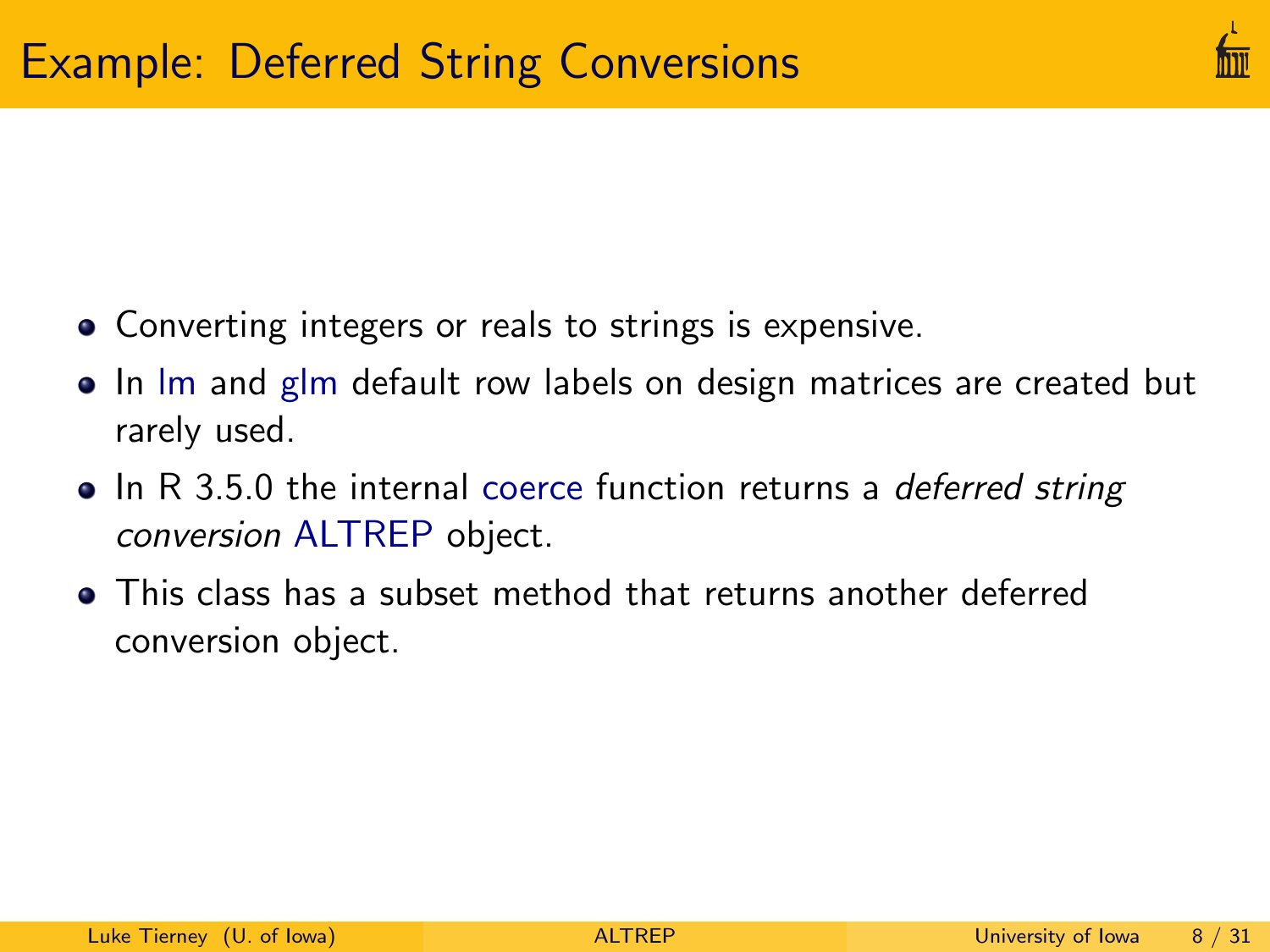# Example: Deferred String Conversions

```
For lm with n = 10^7 and p = 2:
  x \le -\text{norm}(1e7)y \leftarrow x + \text{norm}(1e7)system.time(\ln(y \text{ x}))## user system elapsed
  ## 19.804 0.860 20.703 R 3.4.2 patched
  ## 1.960 1.184 3.147 R 3.5.0 with ALTREP
• For glm:
  system.time(glm(y \ \text{X}))
```
- ## user system elapsed ## 20.880 1.624 22.517 R 3.4.2 patched ## 6.144 5.508 11.657 R 3.5.0 with ALTREP
- Deferred evaluation could be useful in many other settings as well.
- Linear or generalize linear model result objects are one example.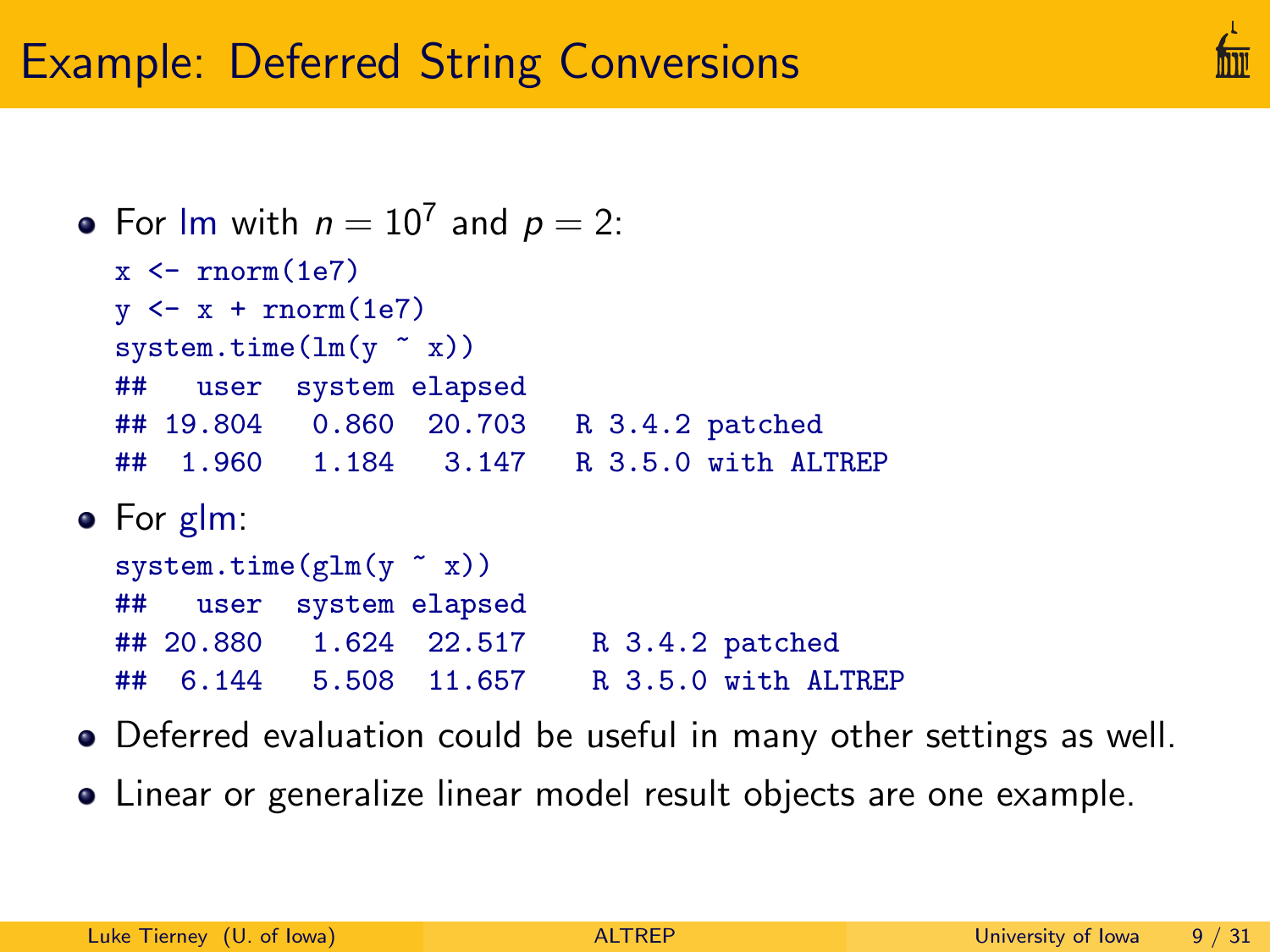# Example: Wrapper Objects and Attributes

- Currently changing an attribute on a shared vector requires a copy of the vector data.
- *Wrapper objects* can hold the new attribute value and a reference to the original object to access its data.
- The unclass function is sometimes used to drop a class attribute.
- In current R this forces a copy of the data, which can be expensive:

 $x \leftarrow$  structure(numeric(1e9), class = "foo") system.time(base::unclass(x)) ## user system elapsed ## 1.315 2.709 4.032

- Using a wrapper avoids the copy: system.time(unclass(x)) ## user system elapsed ## 0.010 0.003 0.012
- Automatic use of wrappers when changing attributes will most likely be added to R-devel soon.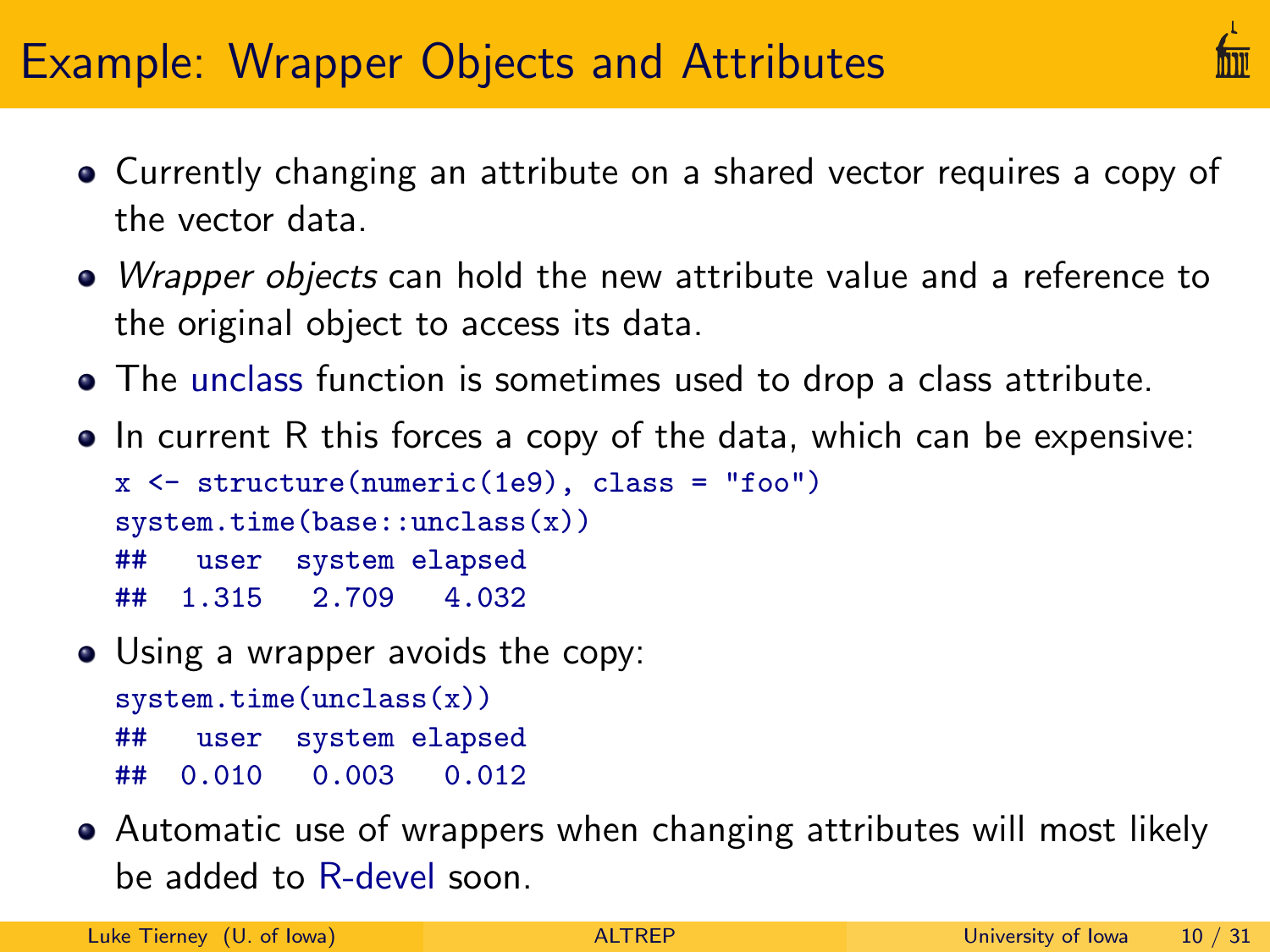

- Wrapper objects can also be used to attach meta-data, such as
	- is the vector sorted;
	- a are there no NA values.
- The sort function returns a wrapper that records that the vector is sorted.
- Sorting a large vector takes some time:

```
x \le -\text{norm}(1e8)system.time(y \leftarrow sort(x))## user system elapsed
## 8.300 0.576 8.924
```
• The result y is known to be sorted:

```
system.time(sort(y))
## user system elapsed
## 0 0 0
```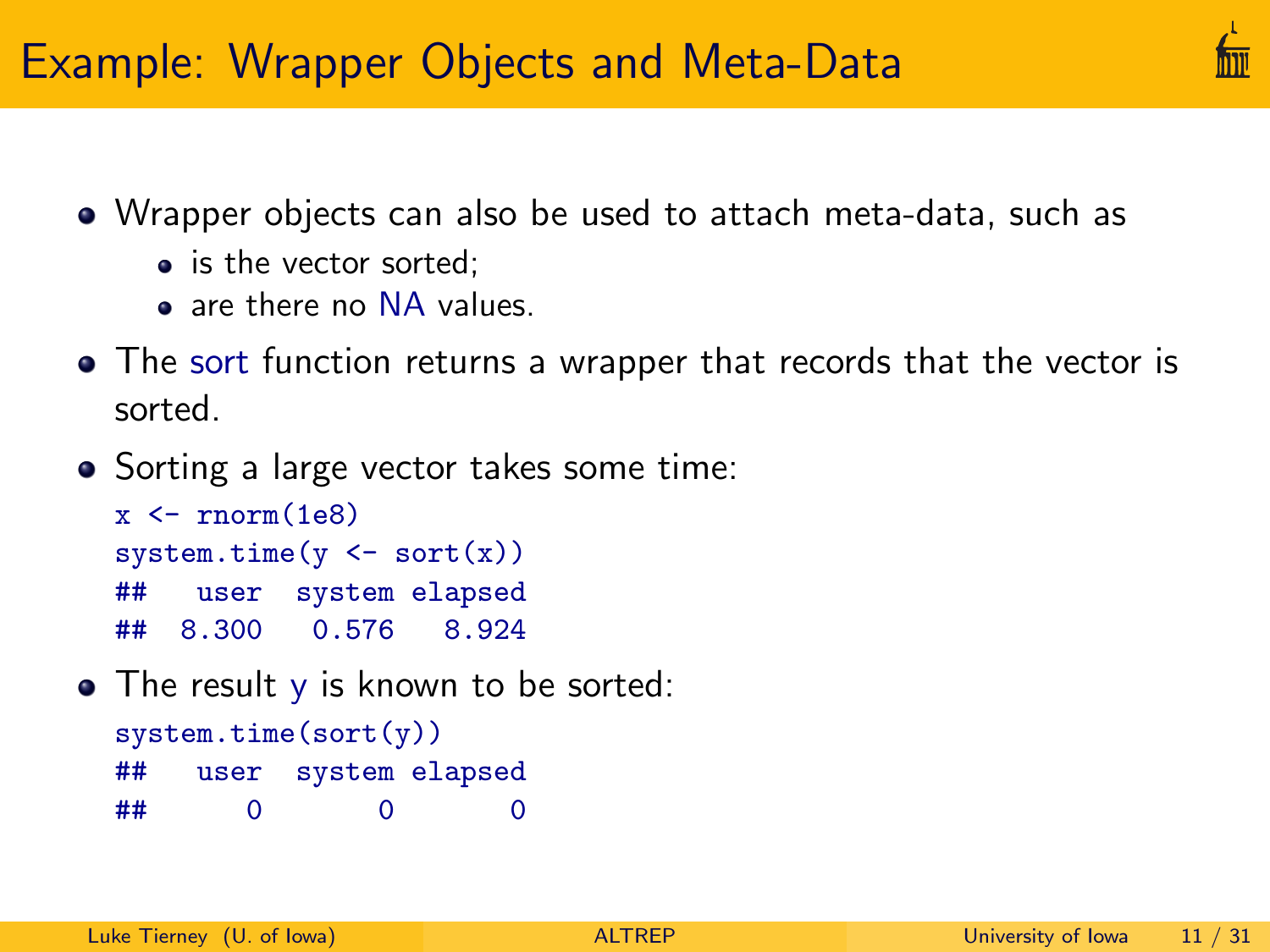

- The sorting process will discover whether there are any NA values.
- When there are no NA values this is recorded by sort function in the returned wrapper.
- This information is checked by anyNA and used for a quick return: system.time(anyNA(x)) ## user system elapsed ## 0.062 0.000 0.061 system.time(anyNA(y)) ## user system elapsed ## 0 0 0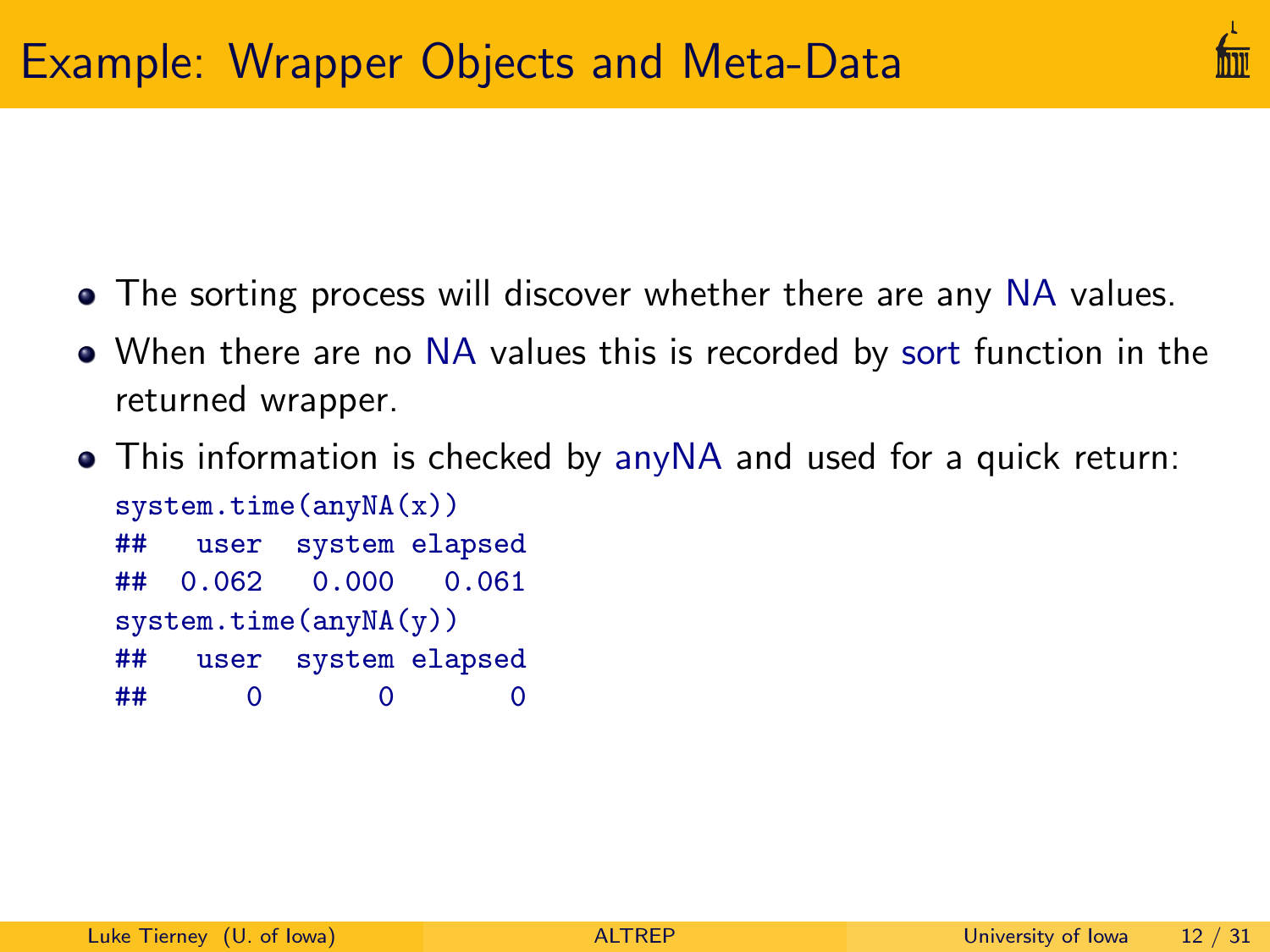# Example: Wrapper Objects and Meta-Data

Compact integer sequences also carry meta-data:

```
indx \leq seq_along(x)
system.time(anyNA(indx))
## user system elapsed
## 0 0 0
system.time(sort(indx))
## user system elapsed
## 0 0 0
```
## 0 0 0

- ALTREP objects can also provide methods for some basic summaries: system.time(sum(x)) ## user system elapsed ## 0.176 0.000 0.176 system.time(sum(as.double(indx))) ## user system elapsed
- These summaries could be computed by special formulas or memoized.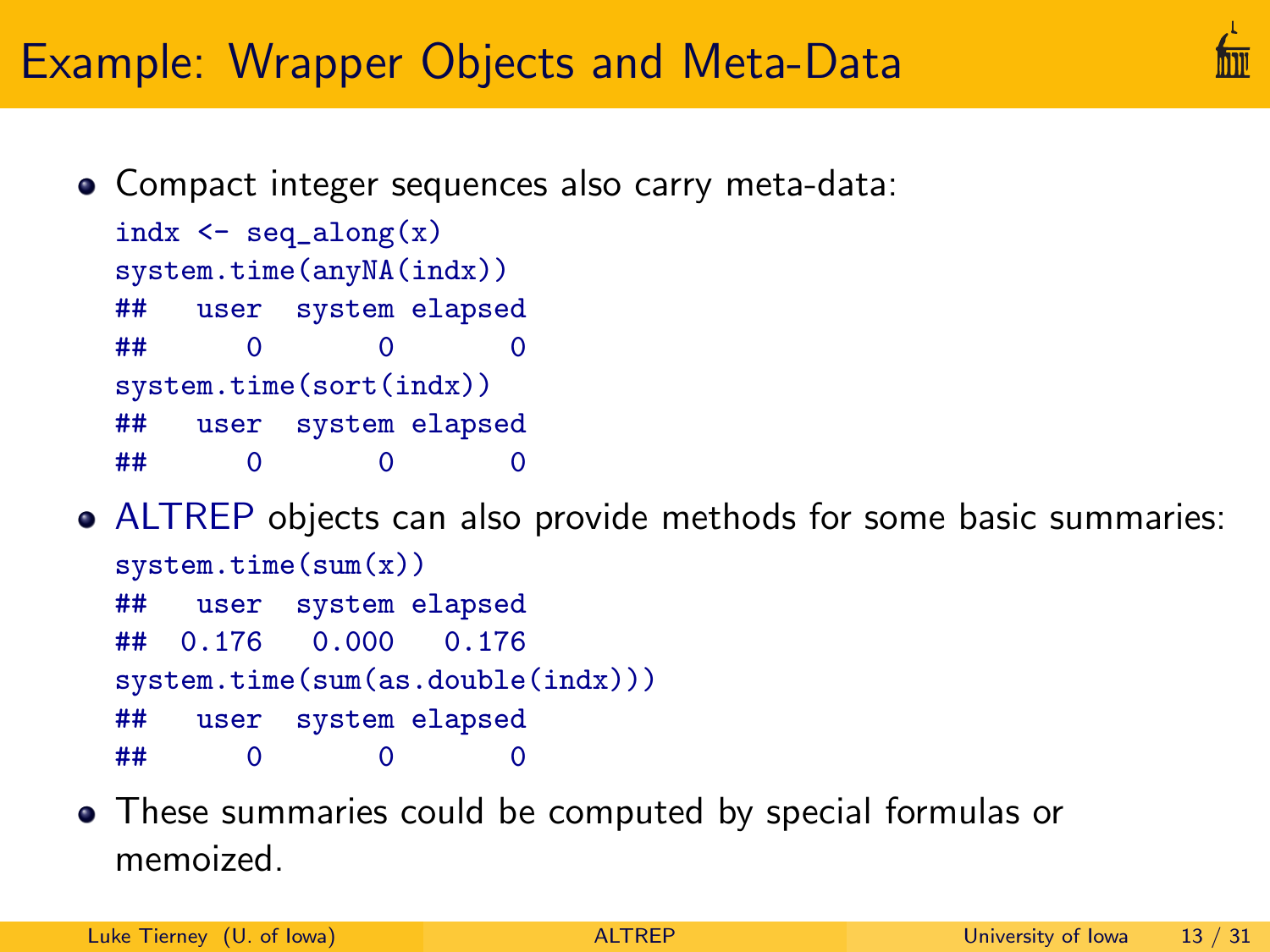- R 3.5.0 includes experimental sample classes for memory mapped integer and real vectors.
- The file can be opened for reading and writing or in read-only mode.
- When used by ALTREP-aware code these will not result in allocating memory for holding all the data.
- Using non-aware functions may result in attempts to allocate large objects.
- The class provides an option for signaling an error when the raw data pointer is requested.
- A variant is also available as a small experimental package [simplemmap](https://github.com/ltierney/Rpkg-simplemmap).
- It should be possible to allow for files with 8, 16, or 64 bit integers, at the expense of translation overhead.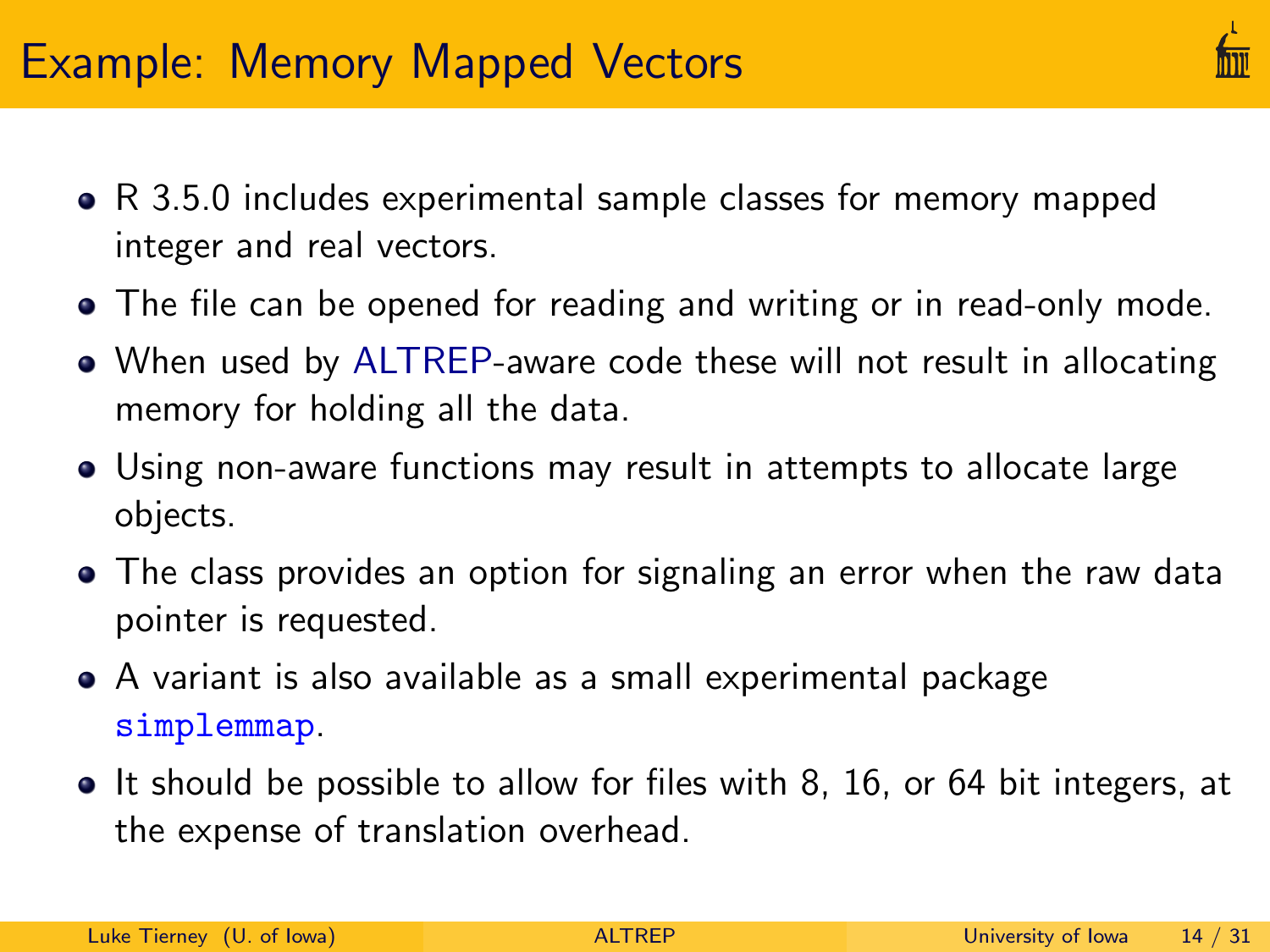

- R uses pass by value semantics:
	- Conceptually, a function receives private copies of its arguments.
- This eliminates bugs that would otherwise occur, but at a cost.
- R can often avoid copying, but sometimes it cannot.
- It can be useful to have objects that are considered mutable, or passed by value, especially for internal data structures.
- A number of packages cheat on this at the C level.
- ALTREP may allow for providing mutable vectors in a more disciplined and safe way.
- Experiments on this are currently in progress.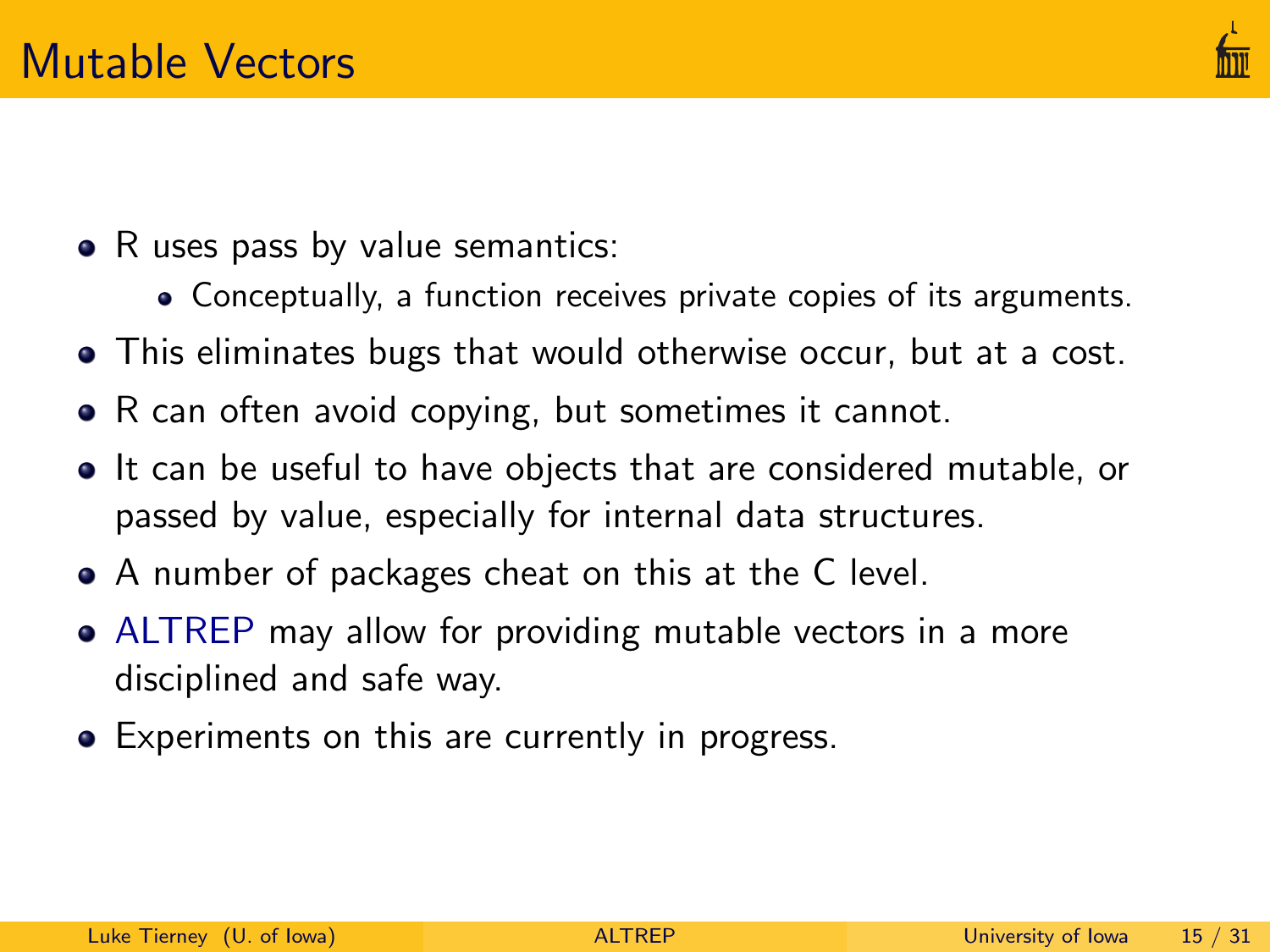• The framework is designed around a set of abstract classes:



- The most specific classes correspond to R data types.
- Concrete classes specialize one of these.
- **•** Each abstract class level defines a set of methods.
- Each concrete class has a table of method implementations.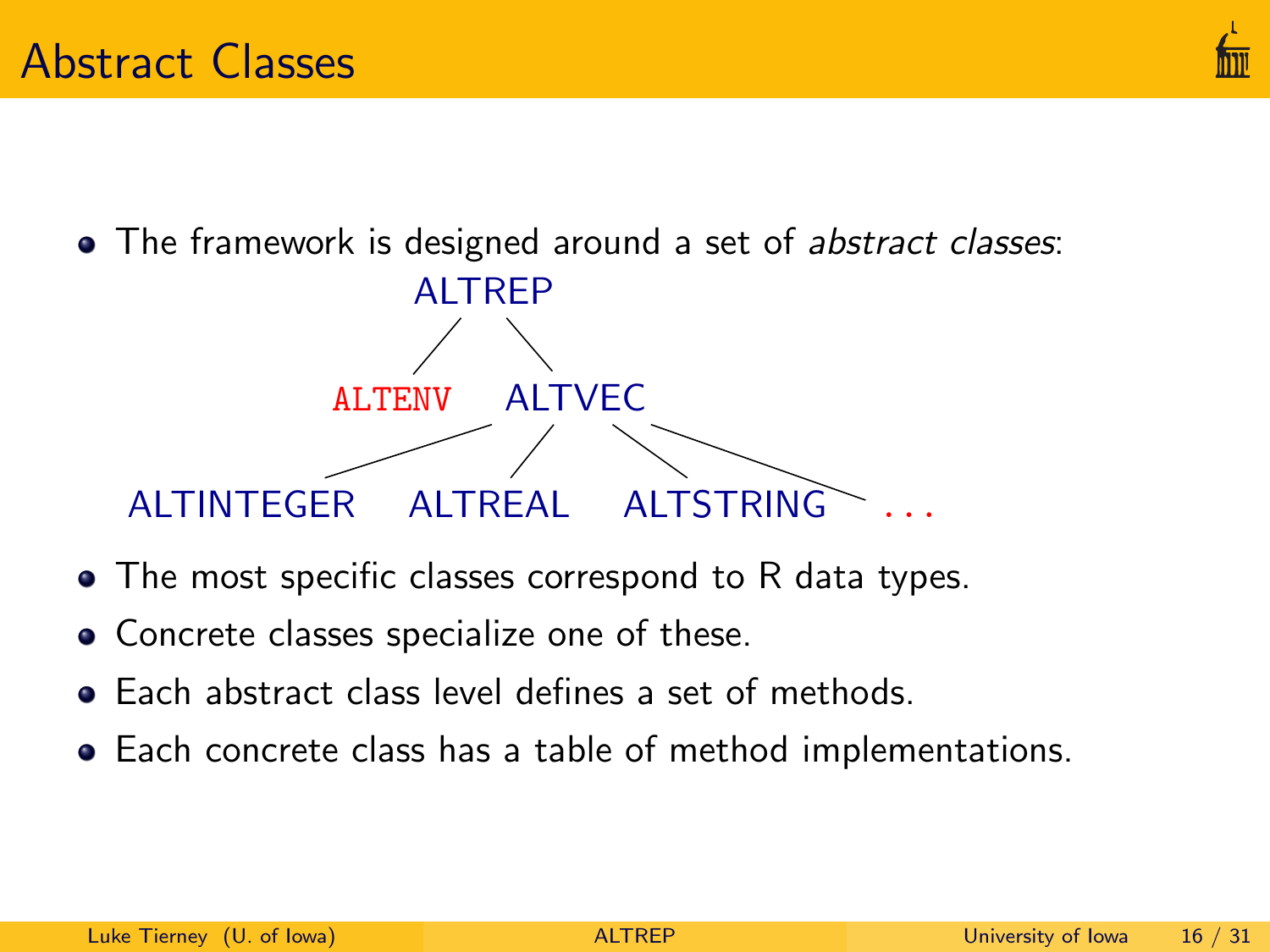

#### • ALTREP object methods:

- Duplicate: SEXP Duplicate(SEXP x, Rboolean deep)
- Coerce: SEXP Coerce(SEXP x, int type)
- Length:  $R_x$ len\_t Length(SEXP  $x$ )
- Inspect
- The standard operations defer to these methods for ALTREP objects.
- Duplicate and Coerce methods can return NULL to fall back to the default behavior.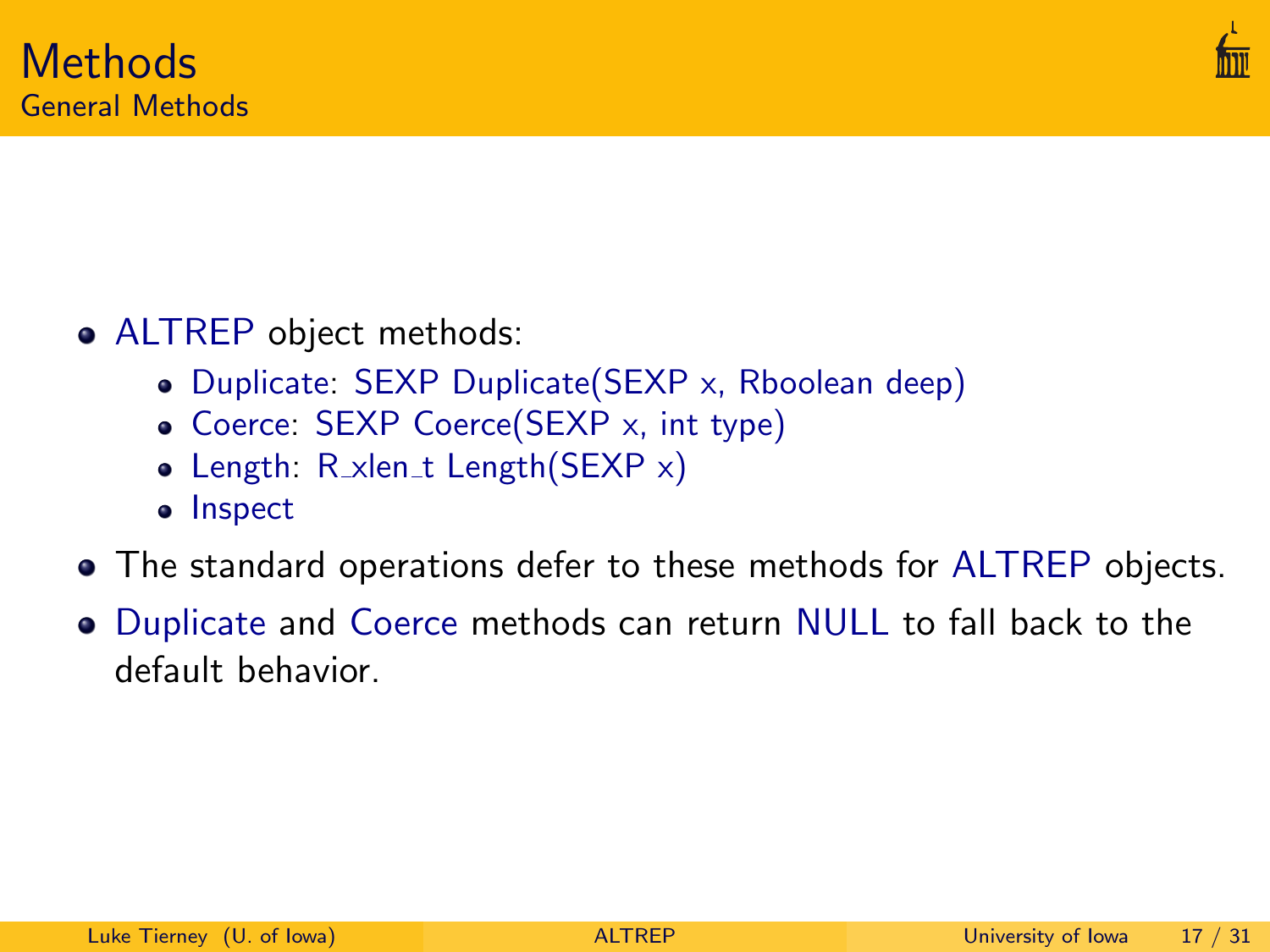

Methods Vector Methods

- Dataptr: SEXP Dataptr(SEXP x, Rboolean writeable)
- · Dataptr\_or\_null
- **•** Extract subset
- Extract\_subarray
- Dataptr may need to allocate memory;
	- for now GC is suspended when calling the method.
- Dataptr\_or\_null will not allocate.
- Dataptr\_or\_null and Extract\_subset can be used to avoid fully allocating an object.
- Obtaining a read-only data pointer is also sometimes useful.
- Adding Extract\_subarray will help for interfacing to structured storage systems.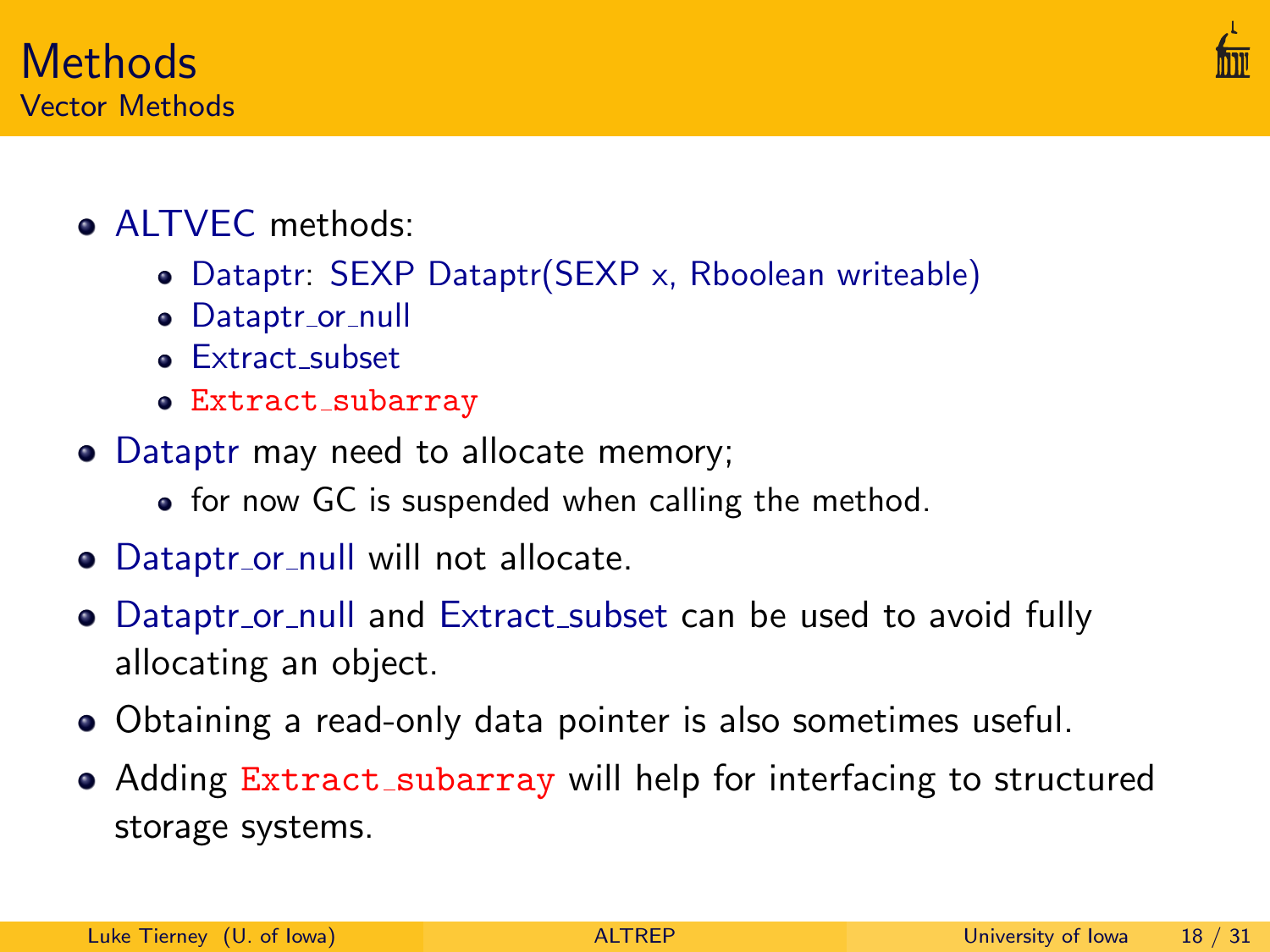- Specific vector methods (patterned after JNI):
	- **•** Get\_region
	- No NA

Elt

- Is sorted
- and several others.
- Some numeric vector methods:
	- Min
	- Max
	- Sum
- A single method for extracting properties specified by a bitmask might be useful.



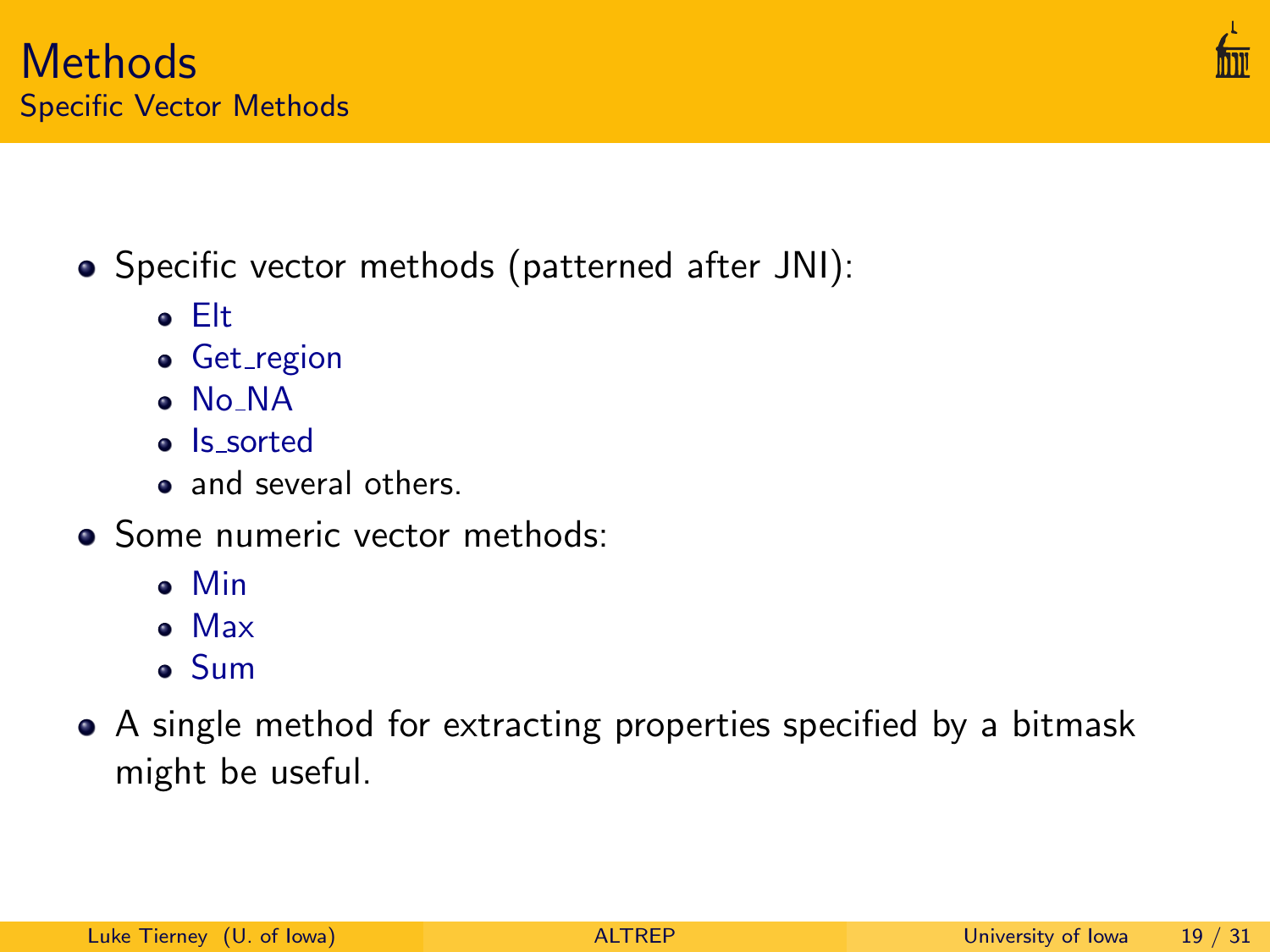

- Existing functions will work without modification.
- **•** But using a writable data pointer via REAL or INTEGER
	- may cause allocation or reading of full data;
	- may require flushing meta-data information.
- Some functions modified to avoid using the data pointer include
	- mean
	- min
	- max
	- **a** sum
	- prod.
- These use Get\_region to process data in chunks.
- Many more functions could be modified along these lines.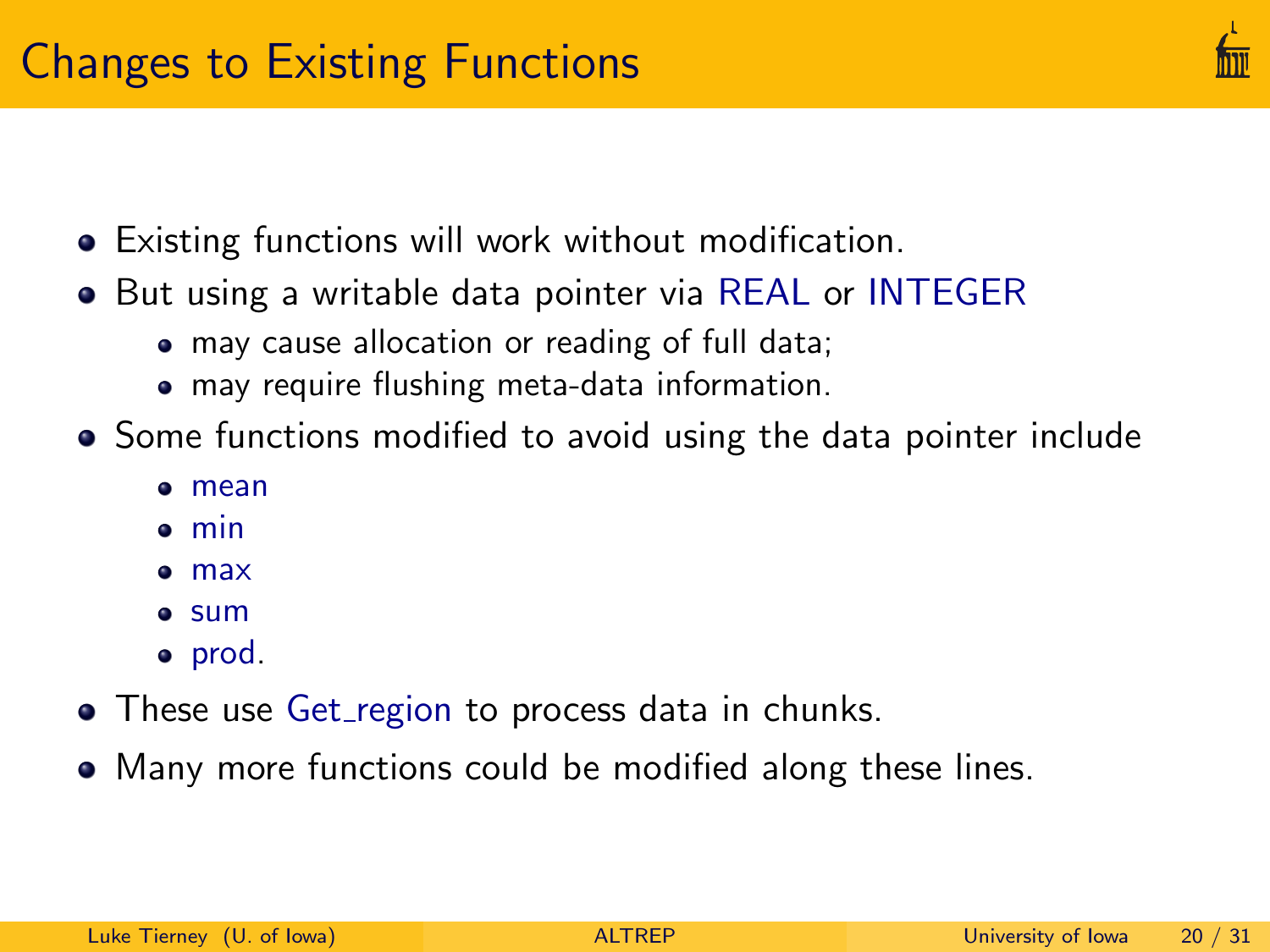## Changes to Existing Functions

- Subsetting has also been modified to avoid using the data pointer.
- This means, for example, that head and sample avoid allocation:

```
x < -1.1612length(x)## [1] 1e+12
head(x)## [1] 1 2 3 4 5 6
> sample(x, 10)## [1] 736617330192 392069636550 568241239321 224393184527
## [5] 851984238988 174365872796 366347672451 84457266227
## [9] 72327203393 761965661188
```
Other operations attempt to allocate and fail:

```
x + 1## Error: cannot allocate vector of size 7450.6 Gb
log(x)## Error: cannot allocate vector of size 7450.6 Gb
```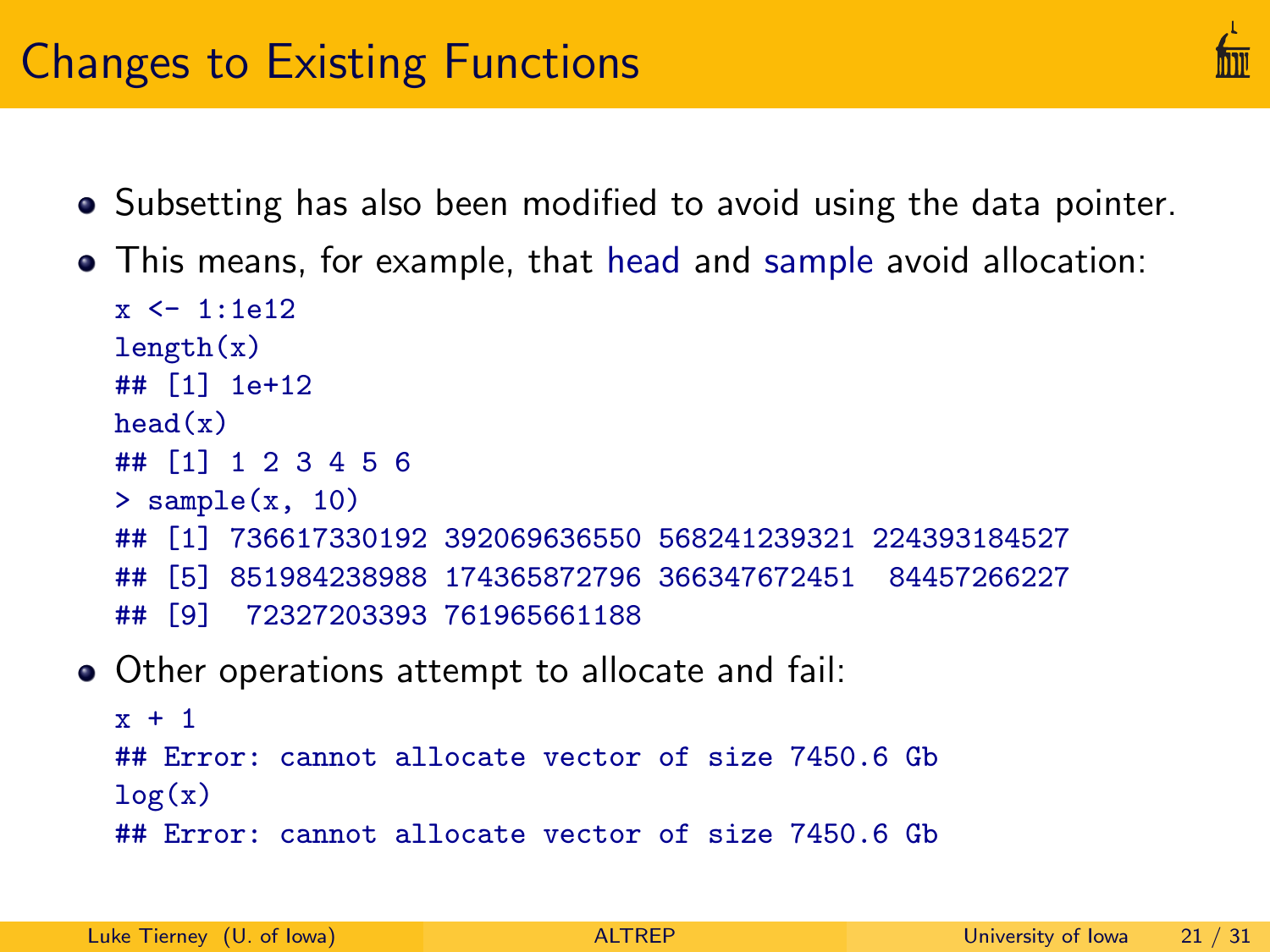

- Classes can provide custom serialization by defining methods for
	- Serialized state
	- **Unserialize**
- Packages can register ALTREP classes.
- **•** Serialization records the package and class name.
- Unserializing loads the package namespace and looks up the registered class.
- A sample package implementing a memory mapped vector object is available on GitHub.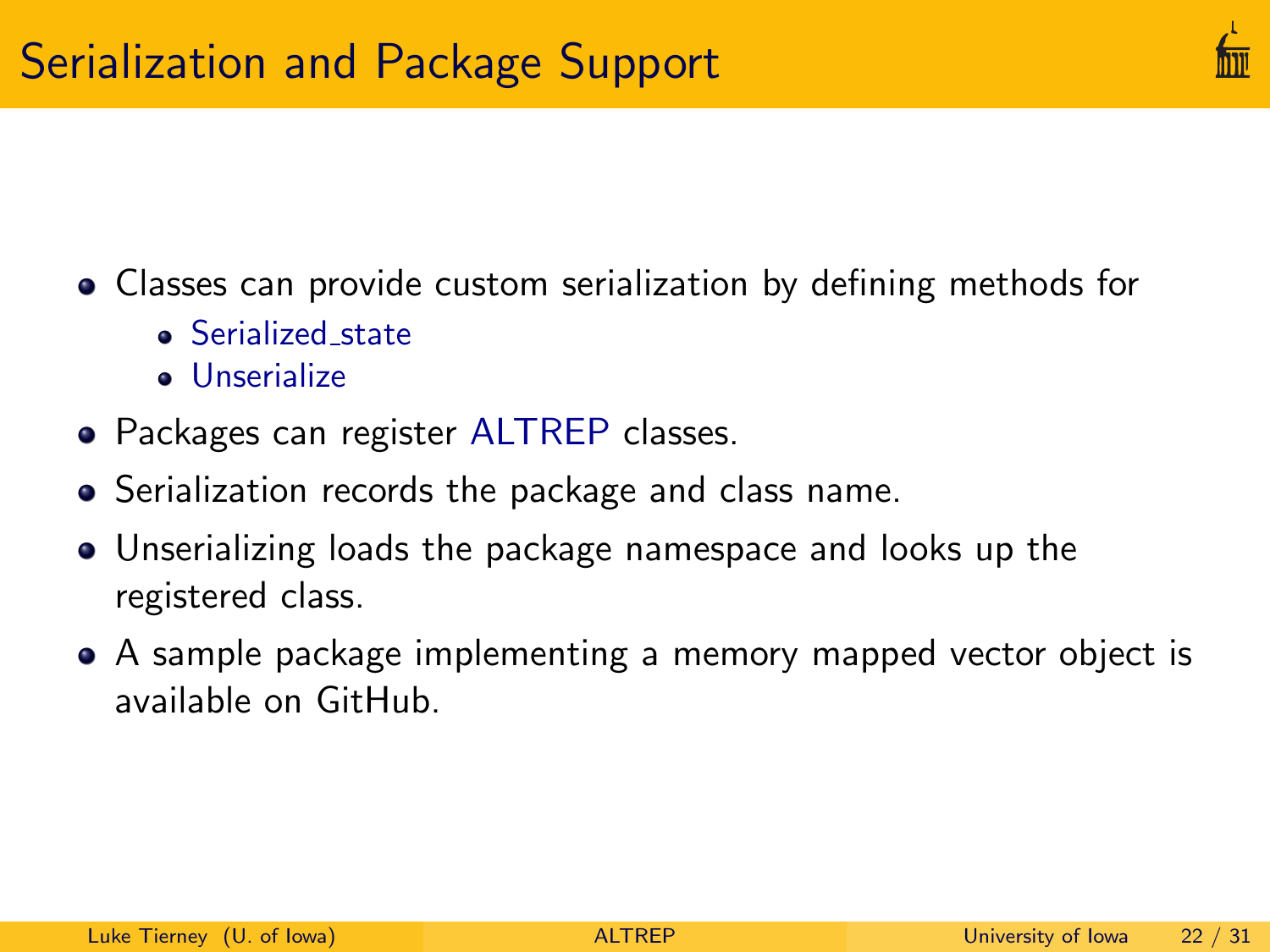- Custom serialization requires a bump in the serialization version:
	- Older R versions cannot handle custom serializations; bumping the format version gives a clearer error message.
	- Some packages that make assumptions about the serialization format may need updates (e.g. digest).
	- This provides an opportunity for some other changes (e.g. recording native encoding information).
- The default serialization has been bumped in R-devel.
- Bumping the serialization version created unexpected problems because source packages contain serialized meta data for documentation and vignettes.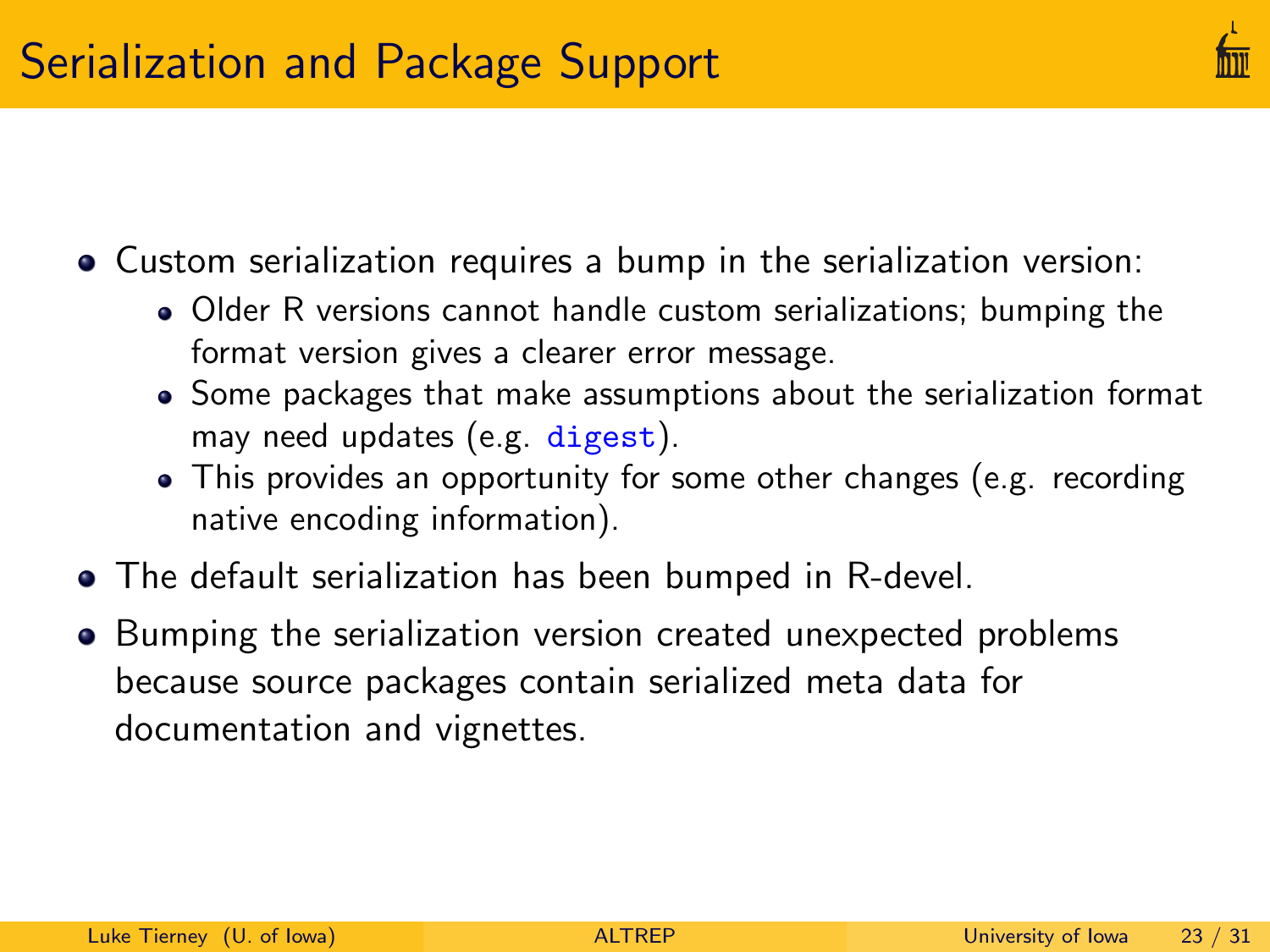

```
/* MMAP Classes Objects */
static R_altrep_class_t mmap_integer_class ;
/* ALTREP Methods */
static SEXP mmap_Serialized_state (SEXP x) { ... }
static SEXP mmap_Unserialize ( SEXP class, SEXP state ) { ... }
```

```
/* ALTVEC Methods */
static R_xlen_t mmap_Length (SEXP x) { ... }
static void *mmap_Dataptr (SEXP x, Rboolean writeable) { ... }
static void *mmap_Dataptr_or_null (SEXP x, Rboolean writeable) { ... }
```

```
/* ALTINTEGER Methods */
static int mmap_integer_Elt (SEXP x, R_xlen_t i) { ... }
static R_xlen_t mmap_integer_Get_region (SEXP sx, ...) { ... }
```

```
/* Constructor */
SEXP do_mmap_file (SEXP args) { ... }
```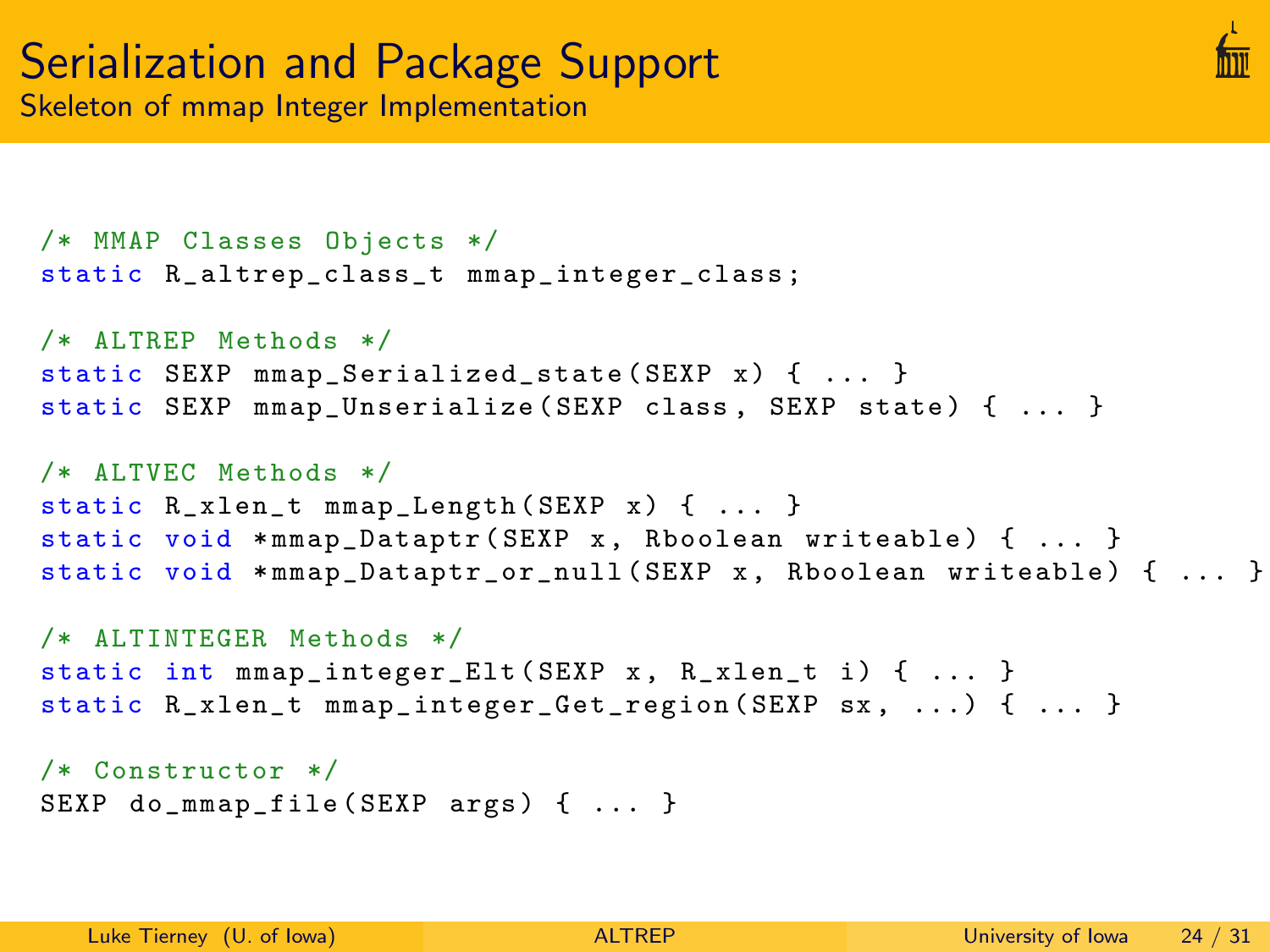

```
void R_init_simplemmap ( DllInfo * dll )
{
    /* create and initialize class objects */
    R_altrep_class_t cls =
        R_make_altinteger_class (" mmap_integer ", " simplemmap ", dll );
    mmap_integer_class = cls ;
    /* override methods */
    R_set_altrep_Unserialize_method ( cls , mmap_Unserialize );
    ...
    R_set_altinteger_Get_region_method ( cls , mmap_integer_Get_region );
    /* register public routines */
    static const R ExternalMethodDef ExtEntries [] = {{" mmap_file ", ( DL_FUNC ) & do_mmap_file , -1} ,
        { NULL , NULL , 0}
    };
```

```
R_registerRoutines (dll, NULL, NULL, NULL, ExtEntries);
```

```
}
```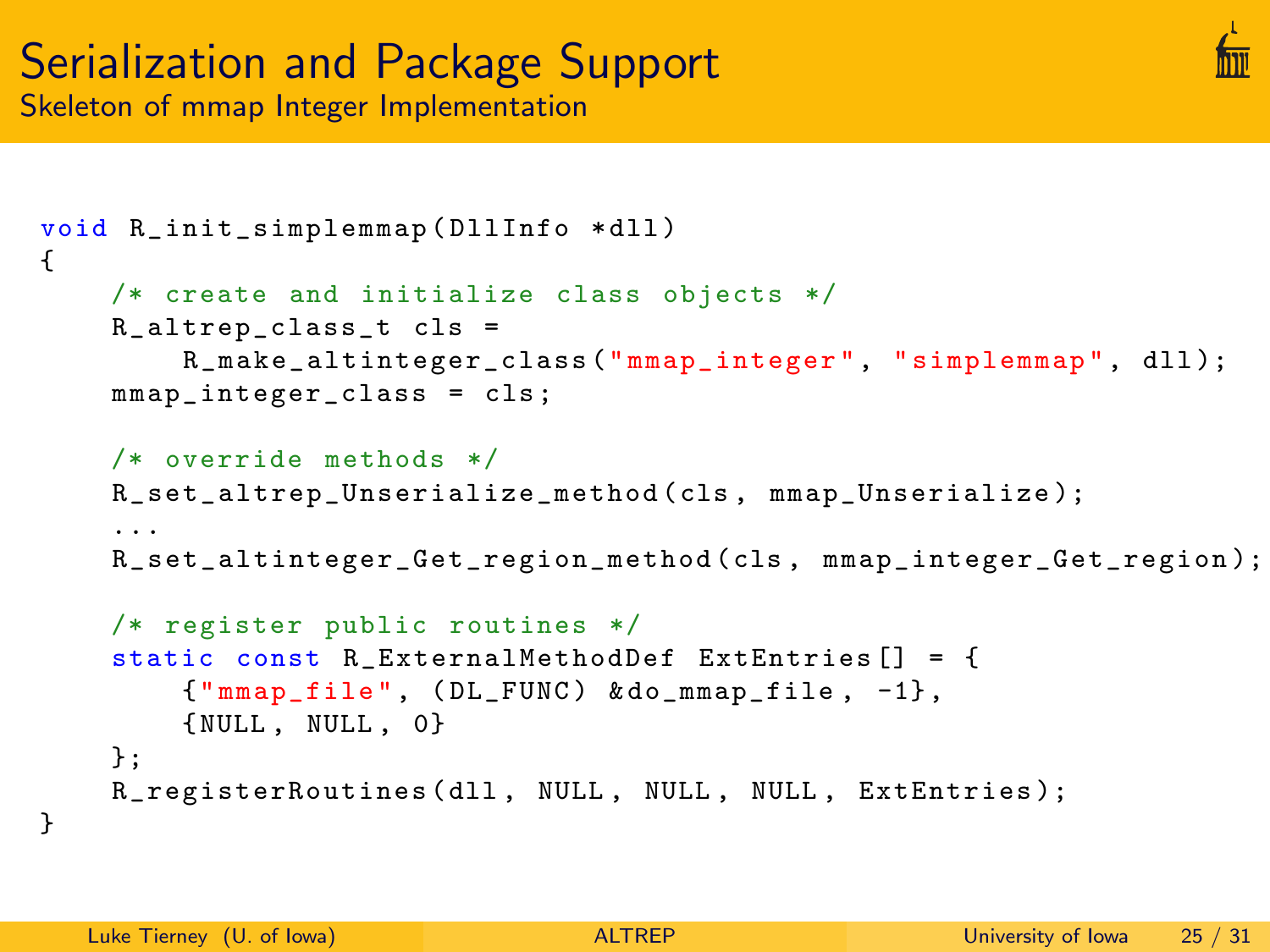

- ALTREP objects are allocated as CONS cells with an altrep header bit set.
- Standard operations like LENGTH look at this bit to decide whether to dispatch.
- To allow efficient scalar identification there is also a scalar bit,
- With the ALTREP changes, operations like DATAPTR, STRING ELT, and SET\_STRING\_ELT now might cause allocation.
- Eventually code should be rewritten to allow for this.
- For now, GC is suspended in these allocations.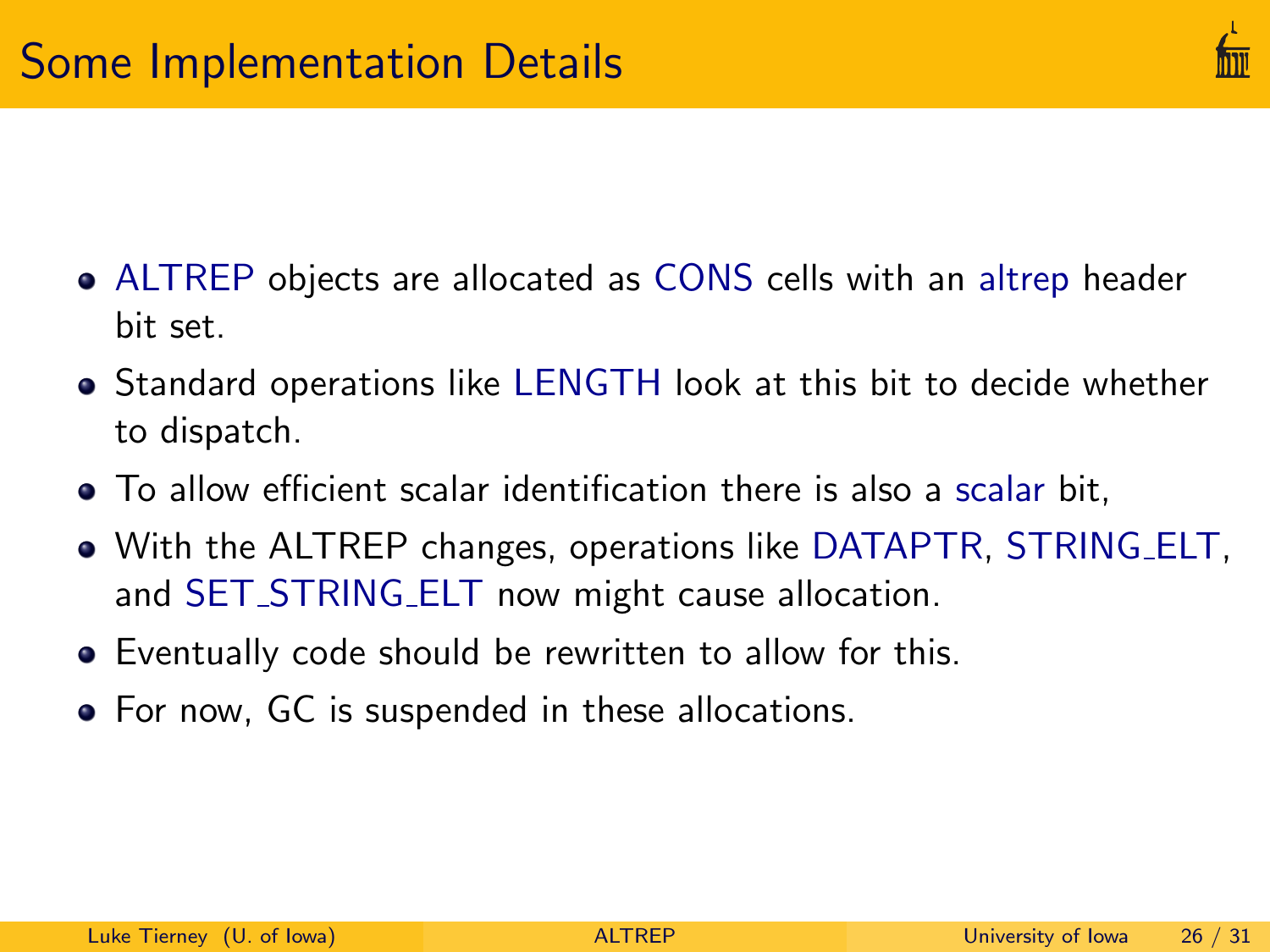- Performance can suffer due to:
	- overhead of checking altrep bit for standard objects;
	- **.** dispatching overhead for ALTREP objects.
- Accessing the DATAPTR and possibly allocating may sometimes be much faster.
- Switching to an ALTREP may only pay off if objects are large.
- Deferred evaluations/allocations are very useful, but:
	- allocation failures can be delayed and come at unexpected times;
	- operations may produce unexpected large allocations, e.g.  $log(1:1e10)$ ;
	- some situations can lead to repeated evaluations.
- Memory mapping issues:
	- unserialization failure when the file is not available;
	- some settings might need a conversion layer (e.g. a file of 8-bit integers).
- Deferred edits might be useful for improving complex assignment performance.

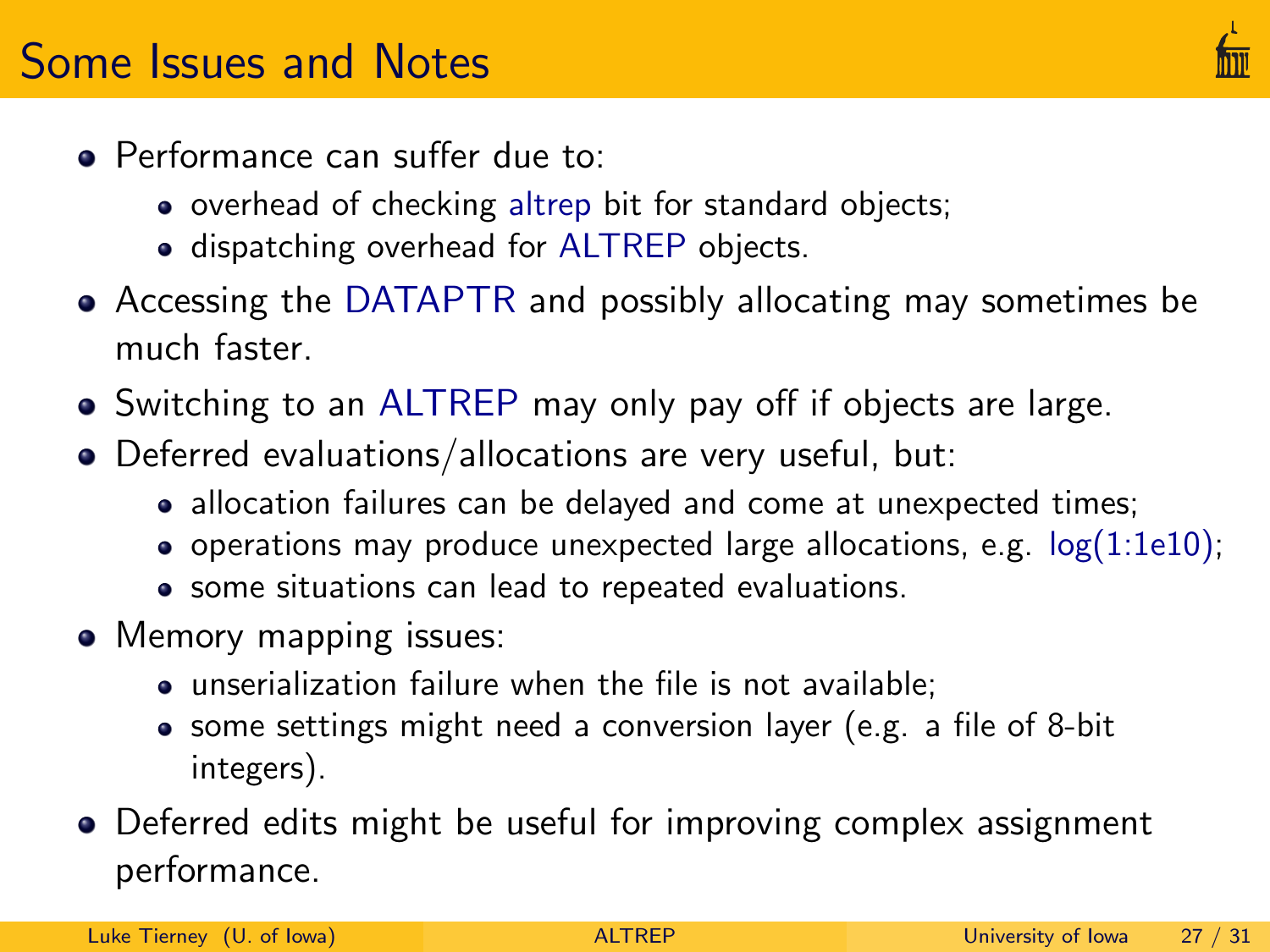

- The initial ALTREP infrastructure is incorporated in R 3.5.0, including
	- compact integer sequences;
	- deferred string conversions;
	- meta-data wrappers.
- The infrastructure is still experimental and may still change, but mostly through addition of methods.
- Package authors who might benefit from defining ALTREP classes are encouraged to give it a try.
- We may be setting up a GitHub organization for sharing experiments with new ALTREP classes.
- Experience with the package support framework will help to see if further changes are needed.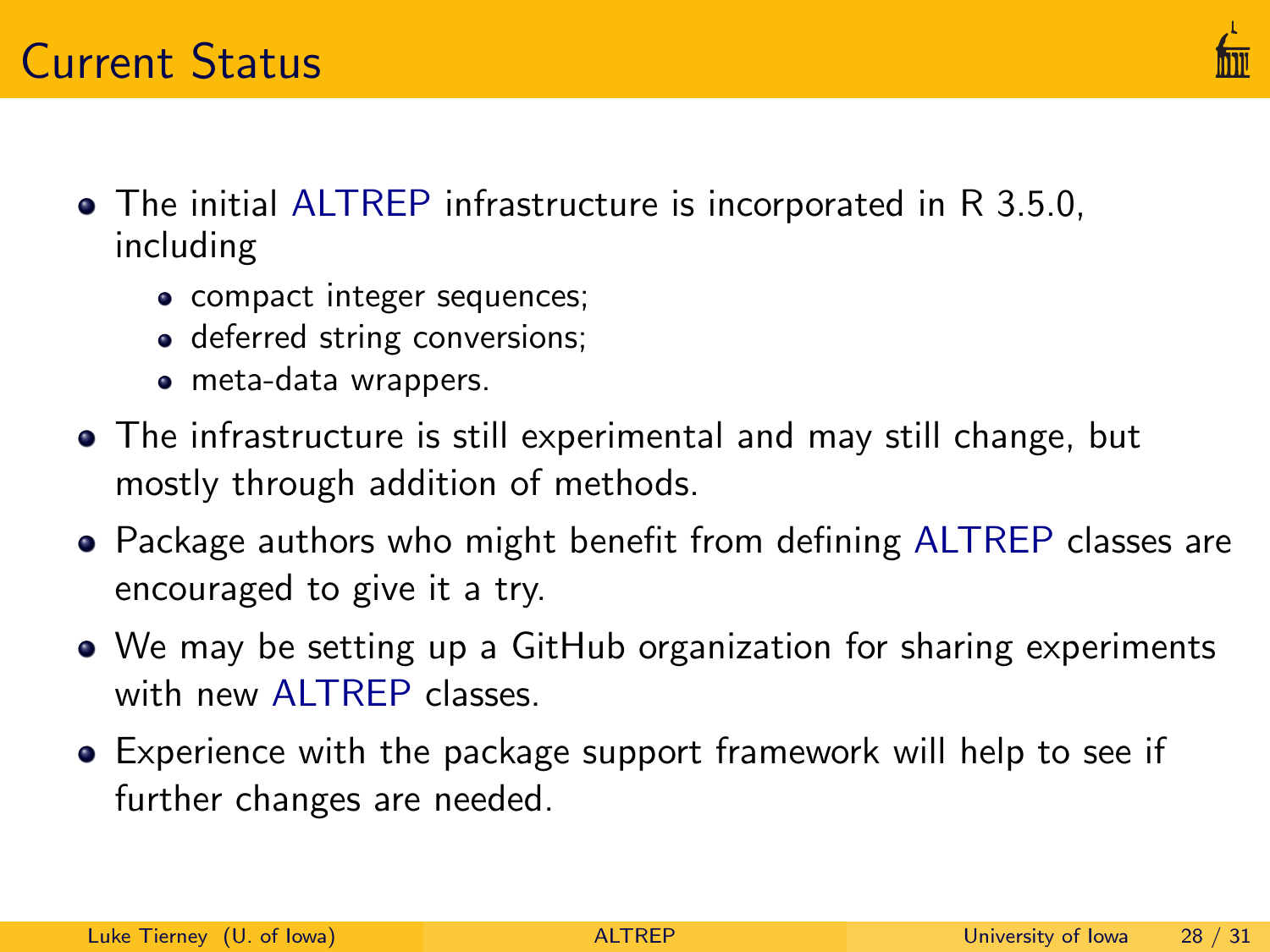## Next Steps



- Some additional data representations:
	- mutable vectors;
	- memory mapping with translation for byte count or byte order;
	- virtual subarrays;
	- virtual versions of rep results;
	- run-length encoding;
	- sparse vectors/arrays.
- More uses of deferred computation:
	- regression results;
	- reduction operations like log-likelihood computations;
	- ifelse alternatives:
	- edits in complex assignment.
- More use of meta data.
- Wrappers to avoid duplicating when changing attributes.
- Experiment with alternate environment representations.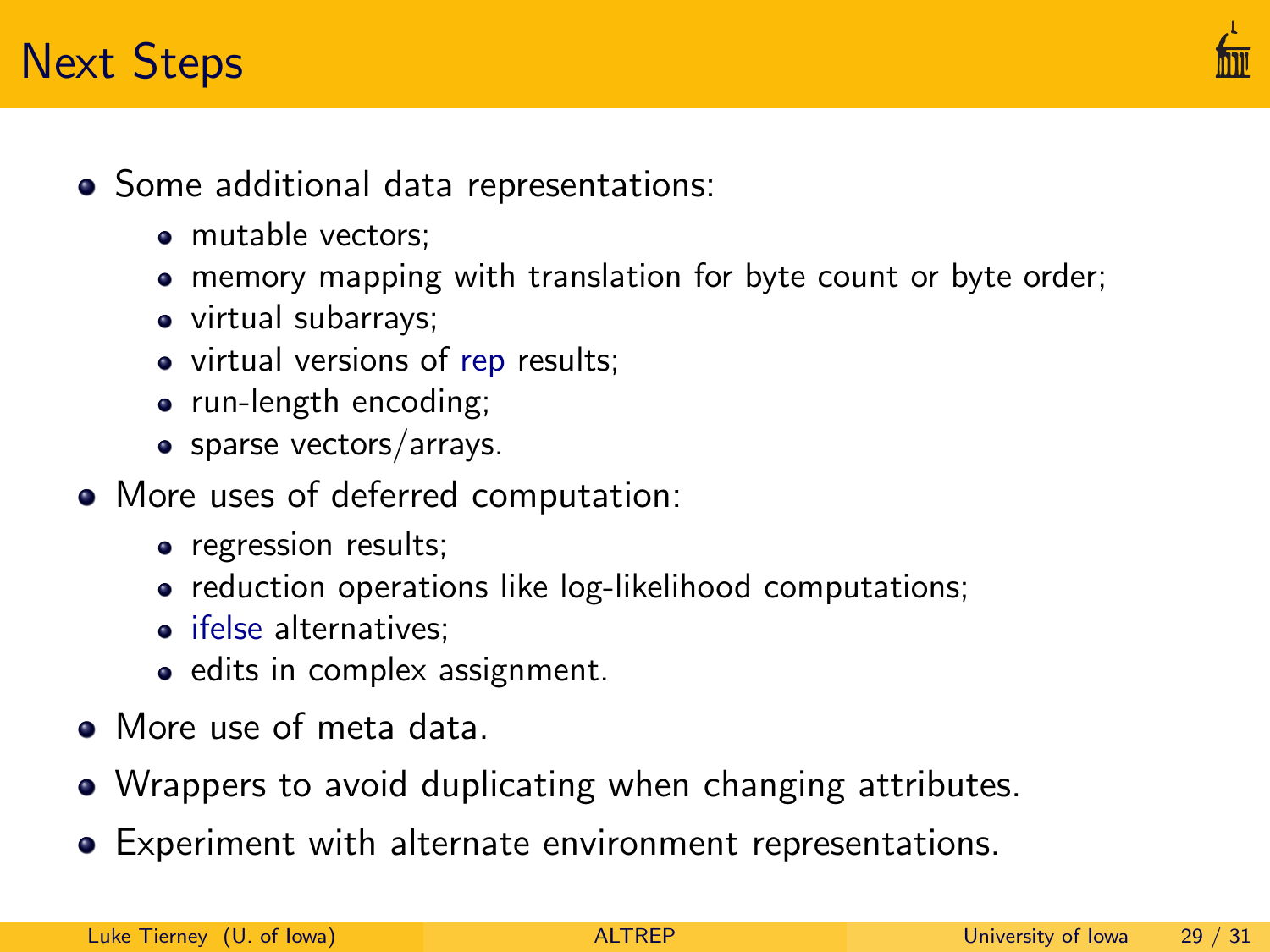

- The ALTREP changes are evolutionary:
	- Existing code should continue to work.
	- Performance overhead should be minimal.
- The framework should help to
	- allow experimentation with some new ideas;
	- regularize some things currently being done.